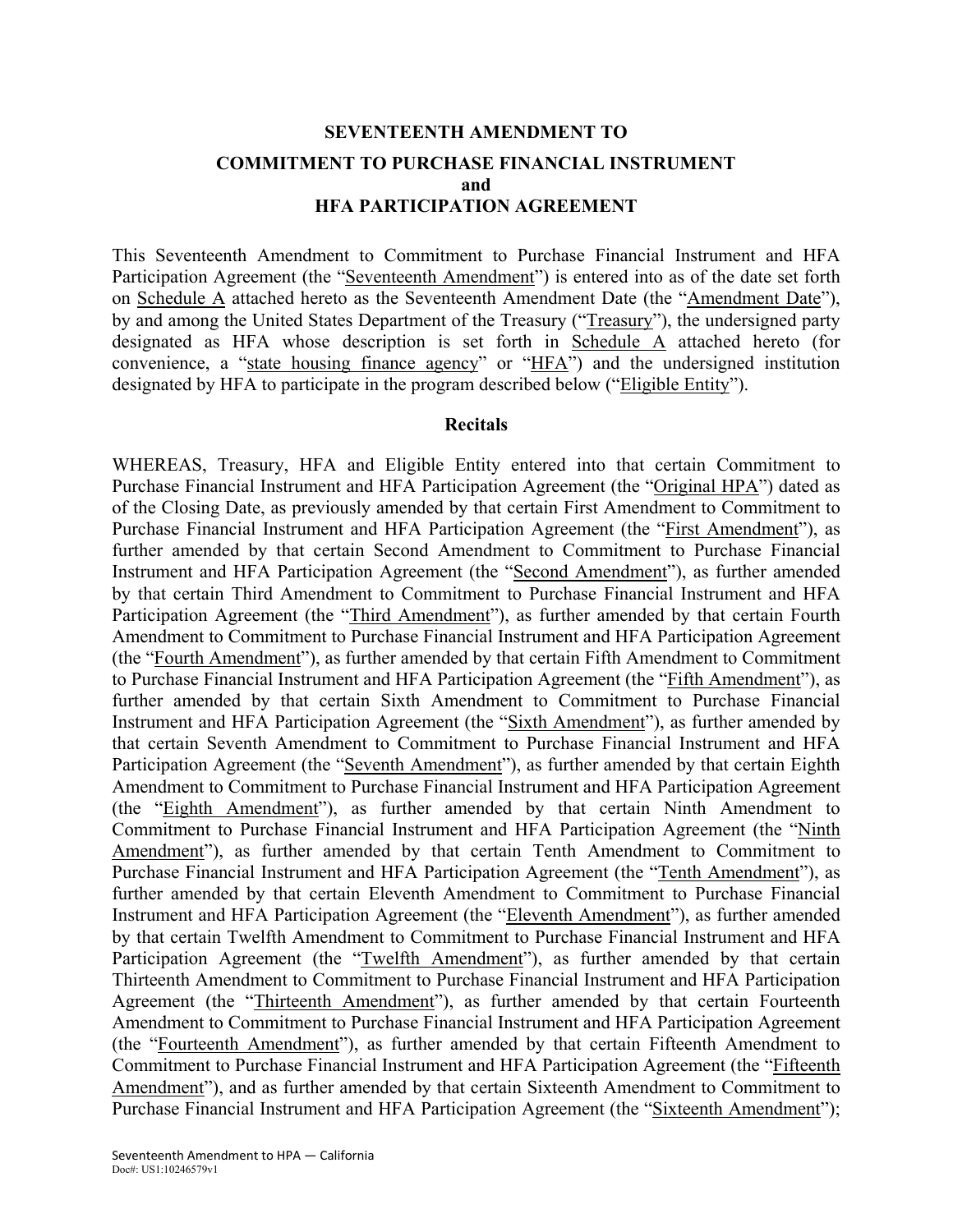and together with the Original HPA as amended thereby, by the First Amendment, Second Amendment, Third Amendment, Fourth Amendment, Fifth Amendment, Sixth Amendment, Seventh Amendment, Eighth Amendment, Ninth Amendment, Tenth Amendment, Eleventh Amendment, Twelfth Amendment, Thirteenth Amendment, Fourteenth Amendment and Fifteenth Amendment, the "Current HPA"), dated as of their respective dates as set forth on Schedule A attached hereto, in connection with Treasury's federal housing program entitled the Housing Finance Agency Innovation Fund for the Hardest Hit Housing Markets (the "HHF Program"), which was established pursuant to the Emergency Economic Stabilization Act of 2008 (P.L. 110-343), as amended, as the same may be amended from time to time ("EESA");

WHEREAS, HFA and Eligible Entity submitted a request to Treasury to make certain revisions to their Service Schedules and Permitted Expenses, as applicable, and Treasury has agreed to the same;

WHEREAS, HFA, Eligible Entity and Treasury wish to enter into this Seventeenth Amendment to document all approved modifications to the Service Schedules and Permitted Expenses, as applicable;

Accordingly, in consideration of the representations, warranties, and mutual agreements set forth herein and for other good and valuable consideration, the receipt and sufficiency of which are hereby acknowledged, Treasury, HFA and Eligible Entity agree as follows.

### **Agreement**

### **1. Amendments**

A. Definitions. All references in the Current HPA to the "Agreement" shall mean the Current HPA, as further amended by this Seventeenth Amendment; and all references in the Current HPA to Schedules A, B or C shall mean the Schedules A, B or C attached to this Seventeenth Amendment. All references herein to the "HPA" shall mean the Current HPA, as further amended by this Seventeenth Amendment.

B. Schedule A. Schedule A attached to the Current HPA is hereby deleted in its entirety and replaced with Schedule A attached to this Seventeenth Amendment.

C. Schedule B. Schedule B attached to the Current HPA is hereby deleted in its entirety and replaced with Schedule B attached to this Seventeenth Amendment.

D. Schedule C. Schedule C attached to the Current HPA is hereby deleted in its entirety and replaced with Schedule C attached to this Seventeenth Amendment.

### **2. Representations, Warranties and Covenants**

A. HFA and Eligible Entity. HFA and Eligible Entity, each for itself, make the following representations, warranties and covenants to Treasury and the truth and accuracy of such representations and warranties and compliance with and performance of such covenants are continuing obligations of HFA and Eligible Entity, each as to itself. In the event that any of the representations or warranties made herein cease to be true and correct or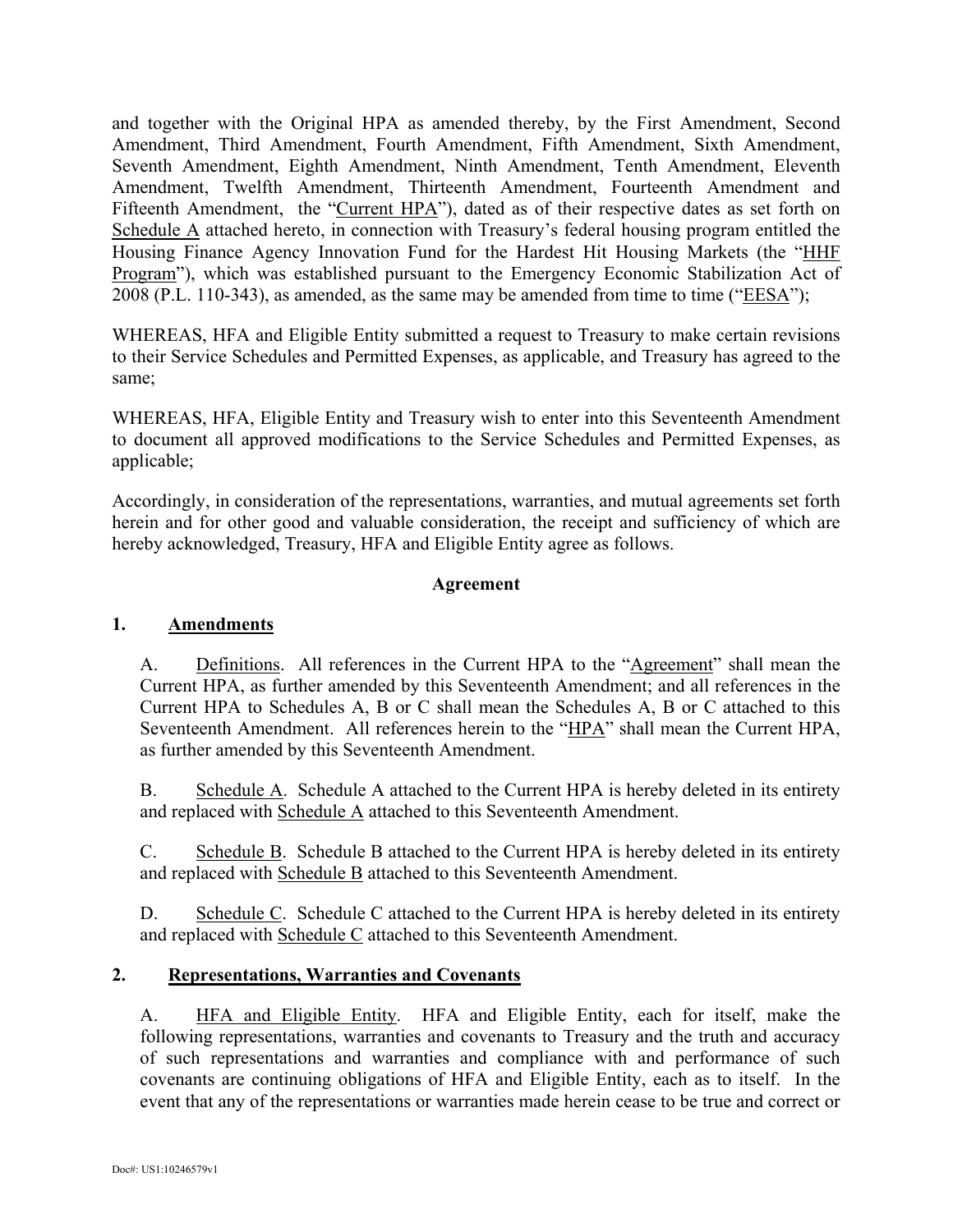HFA or Eligible Entity breaches any of its covenants made herein, HFA or Eligible Entity, as the case may be, agrees to notify Treasury immediately and the same shall constitute an Event of Default under the HPA.

(1) HFA and Eligible Entity each hereby certifies, represents and warrants as of the date hereof that each of the representations and warranties of HFA or Eligible Entity, as applicable, contained in the HPA are true, correct, accurate and complete in all material respects as of the date hereof. All covenants of HFA or Eligible Entity, as applicable, contained in the HPA shall remain in full force and effect and neither HFA, nor Eligible Entity is in breach of any such covenant.

(2) Eligible Entity has the full corporate power and authority to enter into, execute, and deliver this Seventeenth Amendment and any other closing documentation delivered to Treasury in connection with this Seventeenth Amendment, and to perform its obligations hereunder and thereunder.

(3) HFA has the full legal power and authority to enter into, execute, and deliver this Seventeenth Amendment and any other closing documentation delivered to Treasury in connection with this Seventeenth Amendment, and to perform its obligations hereunder and thereunder.

### **3. Miscellaneous**

A. The recitals set forth at the beginning of this Seventeenth Amendment are true and accurate and are incorporated herein by this reference.

B. Capitalized terms used but not defined herein shall have the meanings ascribed to them in the HPA.

C. Any provision of the HPA that is determined to be prohibited or unenforceable in any jurisdiction shall, as to such jurisdiction, be ineffective to the extent of such prohibition or unenforceability without invalidating the remaining provisions of the HPA, and no such prohibition or unenforceability in any jurisdiction shall invalidate such provision in any other jurisdiction.

D. This Seventeenth Amendment may be executed in two or more counterparts (and by different parties on separate counterparts), each of which shall be deemed an original, but all of which together shall constitute one and the same instrument. Facsimile or electronic copies of this Seventeenth Amendment shall be treated as originals for all purposes.

### [SIGNATURE PAGE FOLLOWS; REMAINDER OF PAGE INTENTIONALLY LEFT BLANK]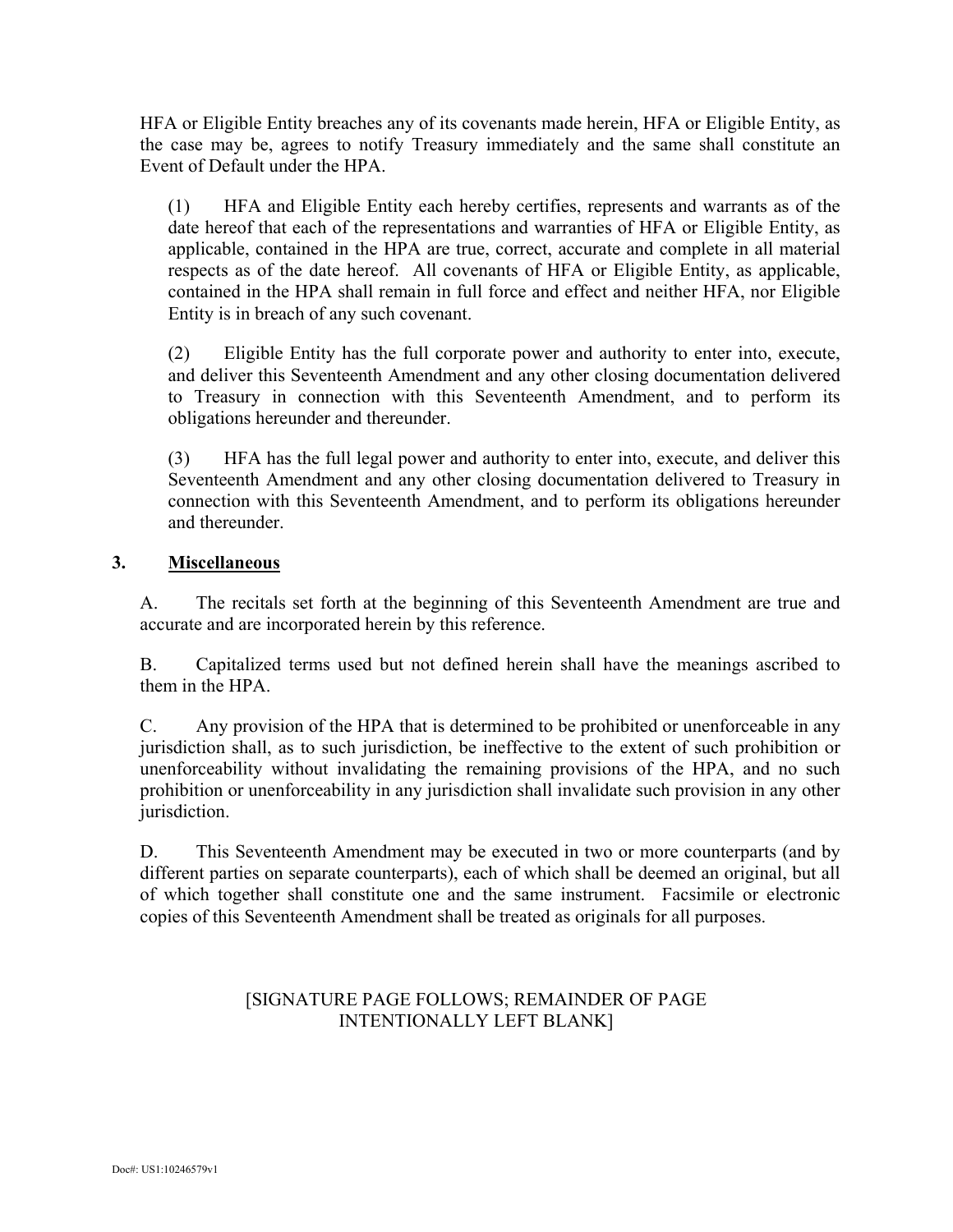**In Witness Whereof**, HFA, Eligible Entity and Treasury by their duly authorized officials hereby execute and deliver this Seventeenth Amendment to Commitment to Purchase Financial Instrument and HFA Participation Agreement as of the Amendment Date.

#### **HFA**: **TREASURY**:

CALIFORNIA HOUSING FINANCE **AGENCY** 

UNITED STATES DEPARTMENT OF THE **TREASURY** 

By: /s/ Tia Boatman Patterson By: Name: Tia Boatman Patterson Name: Mark McArdle Title: Executive Director Title: Chief Homeownership

Preservation Officer

#### **ELIGIBLE ENTITY**:

CALHFA MORTGAGE ASSISTANCE **CORPORATION** 

By: /s/ Diane Richardson Name: Diane Richardson Title: President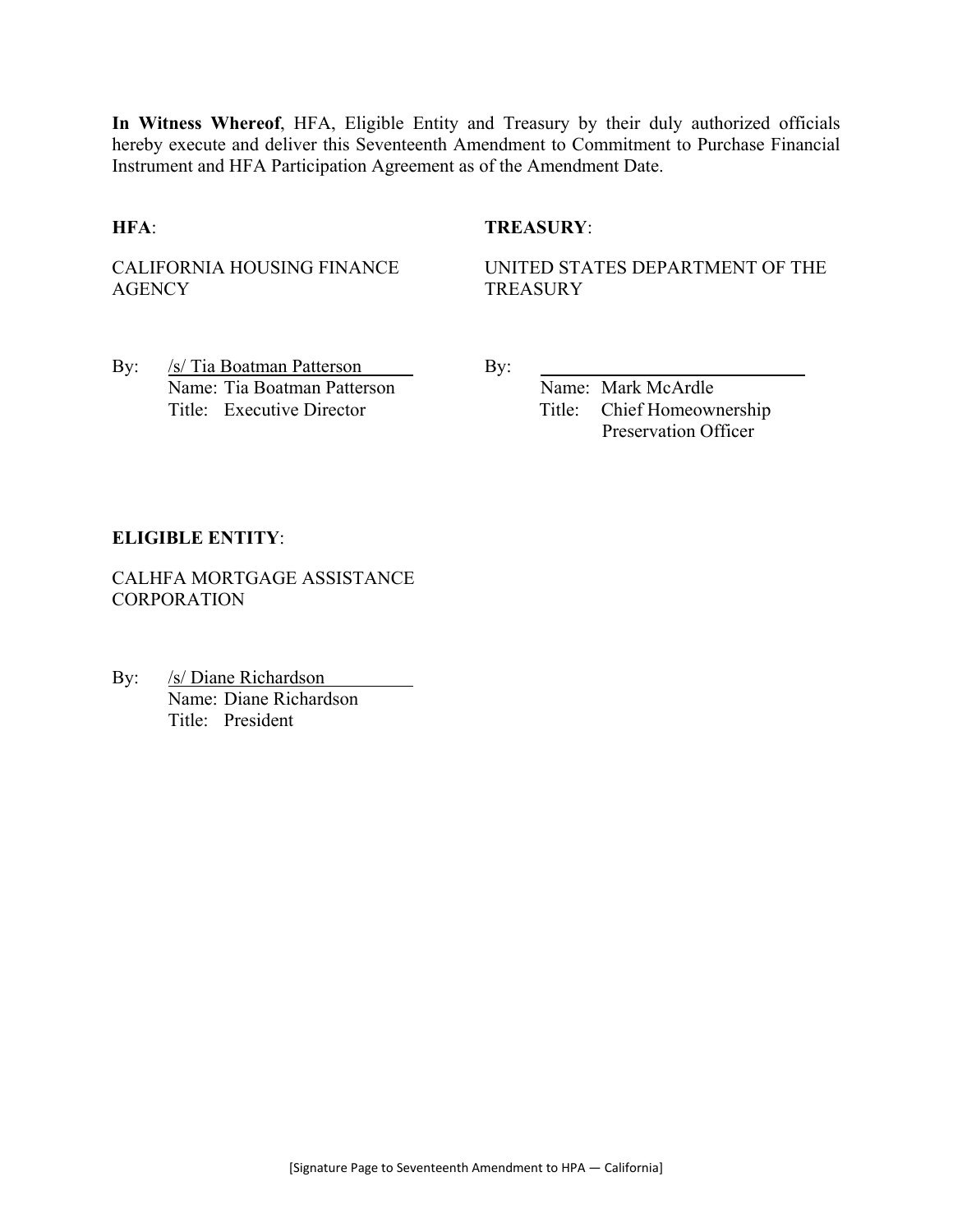## **EXHIBITS AND SCHEDULES**

Schedule A Basic Information<br>Schedule B Service Schedules

Schedule B Service Schedules<br>Schedule C Permitted Expense

Permitted Expenses

### **SCHEDULE A**

# **BASIC INFORMATION**

| <b>Eligible Entity Information:</b><br>Name of the Eligible Entity:<br>Corporation | CalHFA                         | Mortgage                             | Assistance |
|------------------------------------------------------------------------------------|--------------------------------|--------------------------------------|------------|
| Corporate or other organizational form:                                            |                                | Nonprofit Public Benefit Corporation |            |
| Jurisdiction of organization:                                                      | California                     |                                      |            |
| Notice Information:<br><b>HFA</b> Information:<br>Name of HFA:                     |                                | California Housing Finance Agency    |            |
| Organizational form:                                                               |                                | Agency of the State of California    |            |
| Date of Application:                                                               | April 16, 2010                 |                                      |            |
| Date of Action Plan:                                                               | September 1, 2010              |                                      |            |
| Notice Information:                                                                |                                |                                      |            |
| <b>Program Participation Cap:</b>                                                  | \$1,975,334,096.00             |                                      |            |
| Portion of Program Participation Cap<br>Representing Original HHF Funds:           | 699,600,000.00<br>\$           |                                      |            |
| Portion of Program Participation Cap<br>Representing Unemployment HHF Funds:       | 476,257,070.00<br>\$           |                                      |            |
| Permitted Expenses:                                                                | $\mathbb{S}$<br>195,691,685.83 |                                      |            |
| Closing Date:                                                                      | June 23, 2010                  |                                      |            |
| <b>First Amendment Date:</b>                                                       | September 23, 2010             |                                      |            |
| Second Amendment Date:                                                             | September 29, 2010             |                                      |            |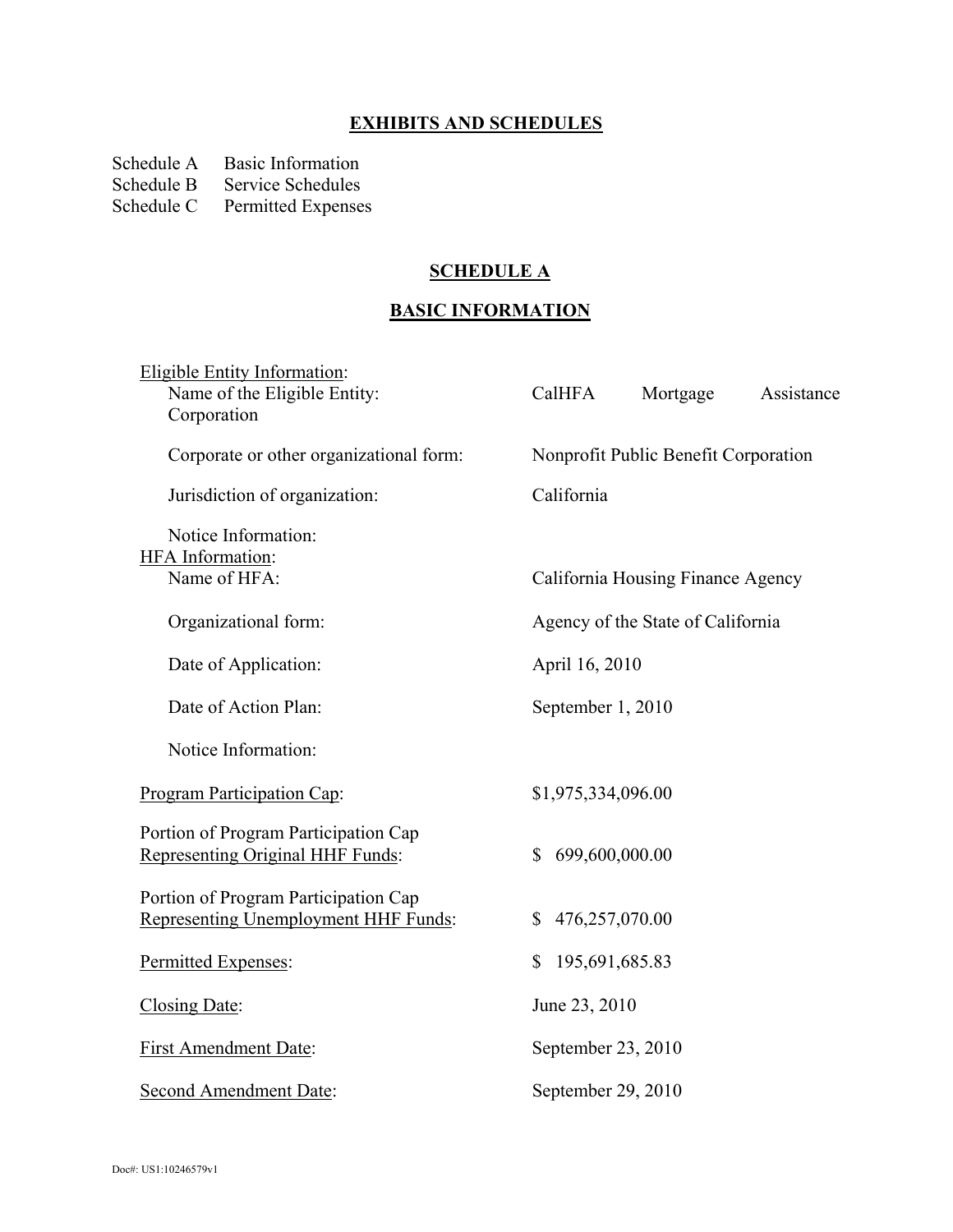| Third Amendment Date:                                  | December 16, 2010                                                                |
|--------------------------------------------------------|----------------------------------------------------------------------------------|
| Fourth Amendment Date:                                 | March 31, 2011                                                                   |
| Fifth Amendment Date:                                  | August 3, 2011                                                                   |
| <b>Sixth Amendment Date:</b>                           | October 28, 2011                                                                 |
| Seventh Amendment Date:                                | May 3, 2012                                                                      |
| <b>Eighth Amendment Date:</b>                          | July 17, 2012                                                                    |
| Ninth Amendment Date:                                  | December 14, 2012                                                                |
| Tenth Amendment Date:                                  | June 6, 2013                                                                     |
| Eleventh Amendment Date:                               | September 20, 2013                                                               |
| Twelfth Amendment Date:                                | February 27, 2014                                                                |
| Thirteenth Amendment Date:                             | April 11, 2014                                                                   |
| Fourteenth Amendment Date:                             | September 3, 2014                                                                |
| <b>Fifteenth Amendment Date:</b>                       | November 13, 2014                                                                |
| <b>Sixteenth Amendment Date:</b>                       | March 6, 2015                                                                    |
| Seventeenth Amendment Date:                            | September 29, 2015                                                               |
| <b>Eligible Entity Depository Account Information:</b> | See account information set forth in the<br>Depository Account Control Agreement |

Depository Account Control Agreement between Treasury and Eligible Entity regarding the HHF Program.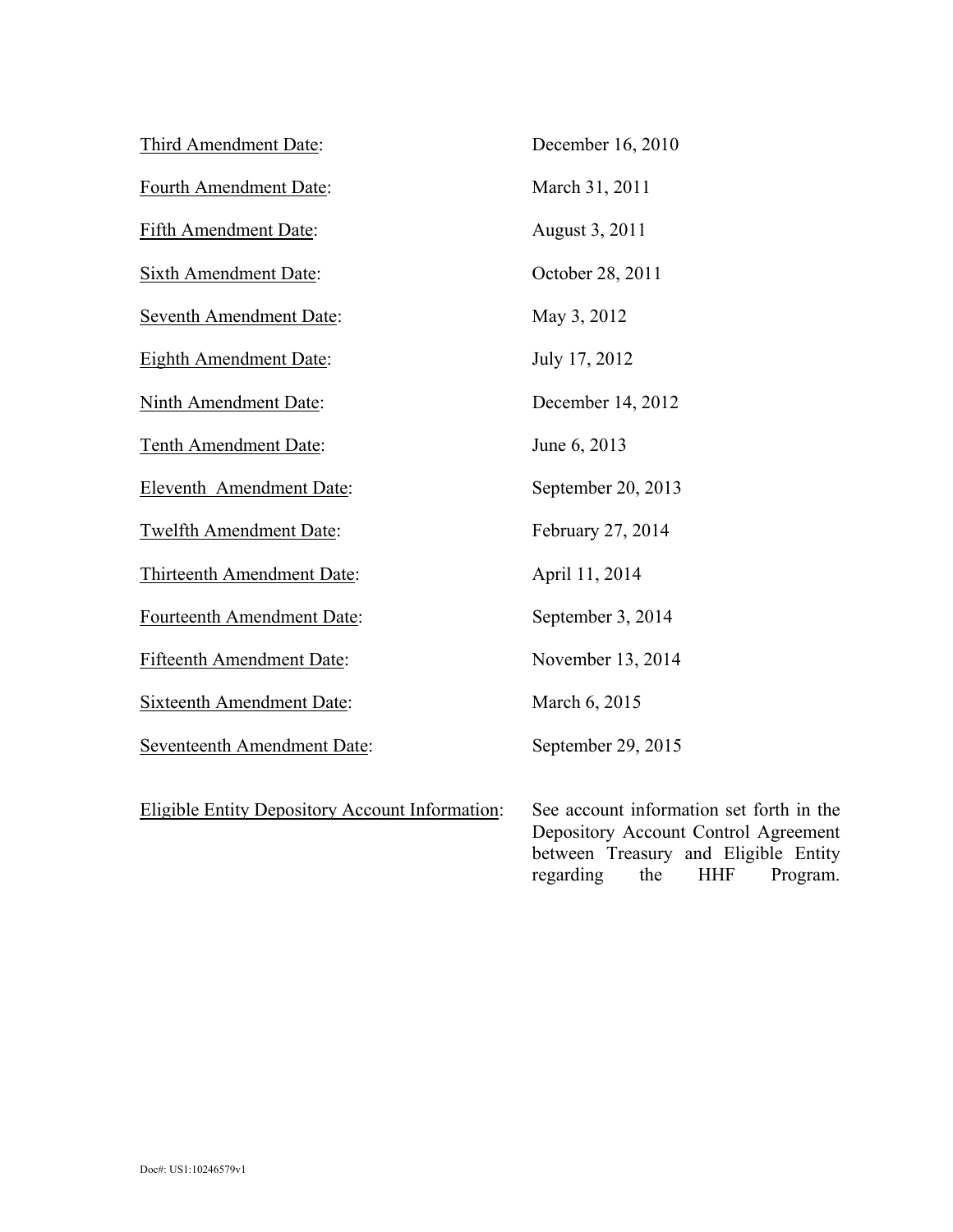#### **SERVICE SCHEDULES**

The Service Schedules attached as Schedule B to the Current HPA are hereby deleted in their entirety and replaced with the attached Service Schedules (numbered sequentially as Service Schedule B-1, Service Schedule B-2, et. seq.), which collectively comprise Schedule B to the HPA.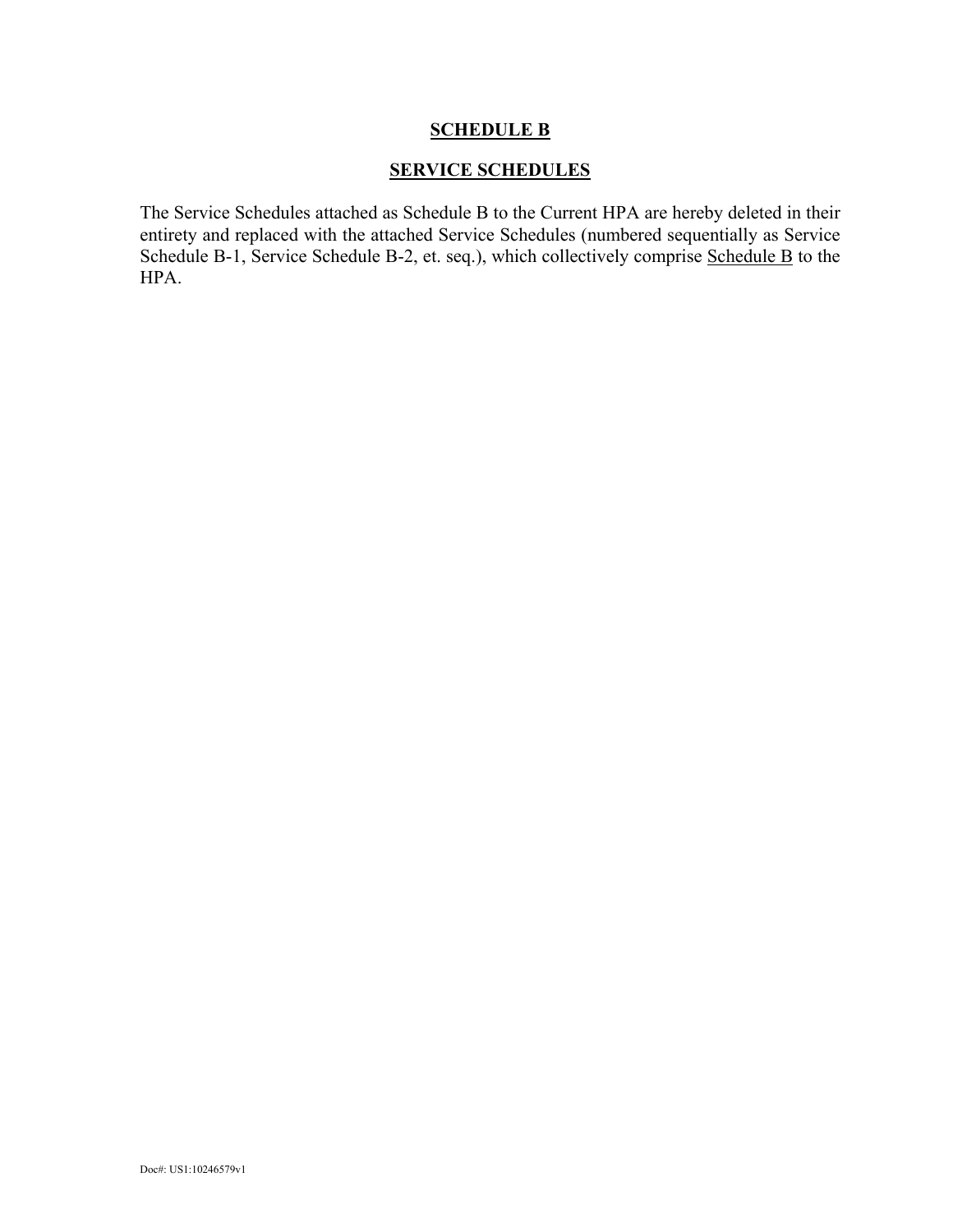### **California Housing Finance Agency Mortgage Assistance Corporation ("CalHFA MAC")**

# **UNEMPLOYMENT MORTGAGE ASSISTANCE PROGRAM**

|    | 1. Program Overview                 | The Unemployment Mortgage Assistance Program ("UMA") is one of<br>CalHFA MAC's federally-funded programs developed to provide temporary<br>financial assistance to eligible California homeowners who wish to remain<br>in their homes, but have suffered a loss of income due to unemployment<br>or underemployment.<br>CalHFA MAC is partnering with financial institutions to directly provide<br>program funds to subsidize an eligible homeowner's mortgage payments.<br>UMA provides mortgage payment assistance equal to the lesser of \$3,000<br>per month or 100% of the PITI (principal, interest, tax, insurance, as<br>applicable) and any escrowed homeowner's association dues or<br>assessments, for up to eighteen (18) months, with the purpose of<br>preventing avoidable foreclosures until such time that the homeowner<br>retains employment sufficient to meet the demands of satisfying their<br>regular mortgage payment. |
|----|-------------------------------------|---------------------------------------------------------------------------------------------------------------------------------------------------------------------------------------------------------------------------------------------------------------------------------------------------------------------------------------------------------------------------------------------------------------------------------------------------------------------------------------------------------------------------------------------------------------------------------------------------------------------------------------------------------------------------------------------------------------------------------------------------------------------------------------------------------------------------------------------------------------------------------------------------------------------------------------------------|
| 2. | <b>Program Goals</b>                | UMA's goal is to help homeowners remain in their homes and prevent<br>avoidable foreclosures despite loss of income due to unemployment or<br>underemployment.<br>The UMA will minimize past due payments, and provide a homeowner<br>with additional time to find alternate employment and replace income                                                                                                                                                                                                                                                                                                                                                                                                                                                                                                                                                                                                                                        |
|    |                                     | needed to make their mortgage payment.<br>UMA was designed to assist homeowners who are currently receiving<br>California Employment Development Department unemployment benefits,<br>and includes homeowners whose unemployment benefits lapsed or<br>expired within 30 days of the request for UMA assistance.<br>UMA was designed to complement other loss mitigation programs,<br>including increasing a homeowner's eligibility for an extended written<br>forbearance plan and/or loan modification.                                                                                                                                                                                                                                                                                                                                                                                                                                        |
| З. | Target Population /<br><b>Areas</b> | UMA is designed to target low-to-moderate income homeowners and<br>address the needs of a homeowner's specific situation in lieu of targeting<br>certain regions or counties.                                                                                                                                                                                                                                                                                                                                                                                                                                                                                                                                                                                                                                                                                                                                                                     |
| 4. | <b>Program Allocation</b>           | \$715,595,915.28                                                                                                                                                                                                                                                                                                                                                                                                                                                                                                                                                                                                                                                                                                                                                                                                                                                                                                                                  |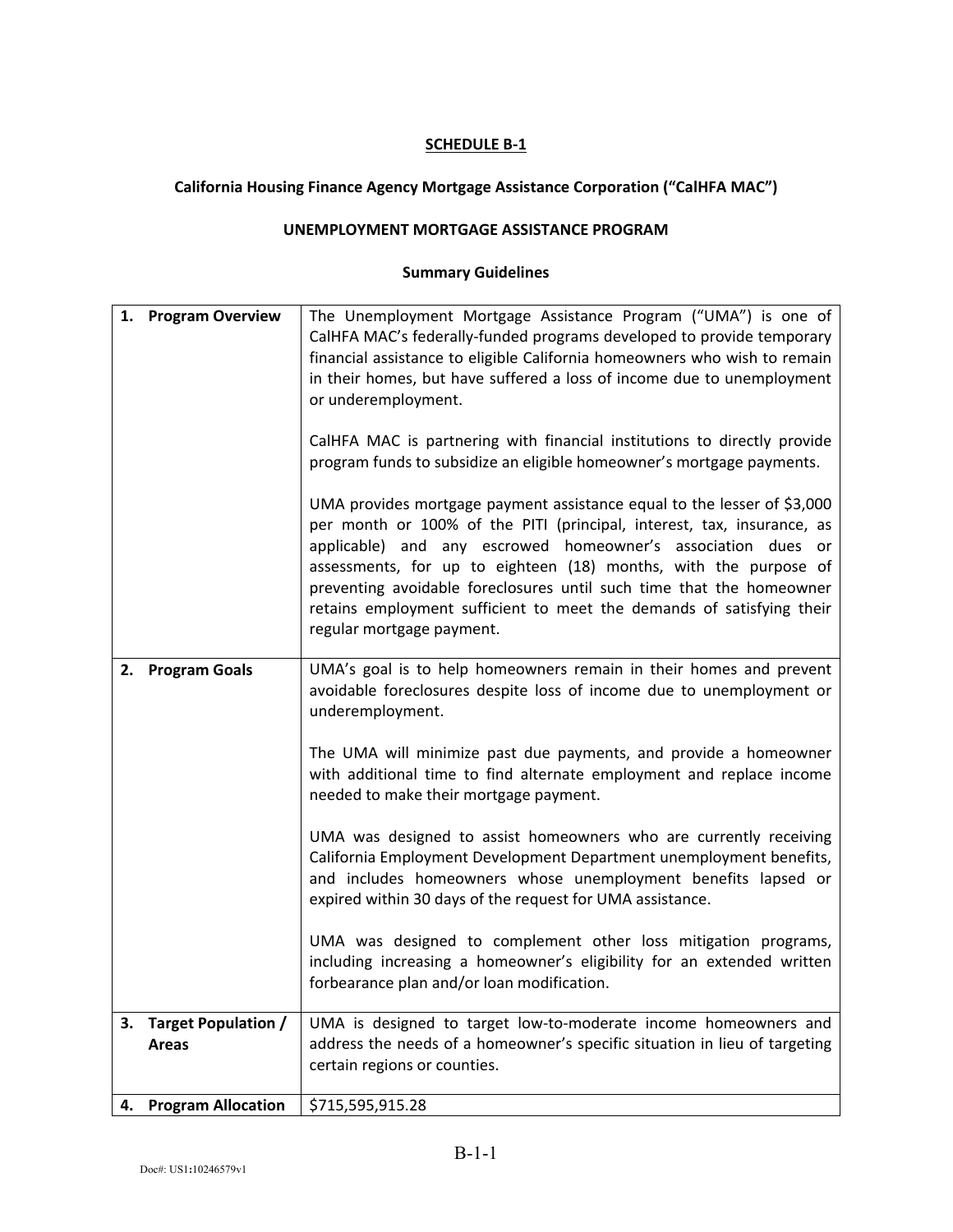| (Excluding<br>Administrative                         |                                                                                                                                                                                                                                                                                                                                                                                                                                                                                                                                                                                                                                                                                                                                                                                                                                                                                                                                                                                                                                                                                                                                                                                                                                                                                                                                                                                                                                                                                                                                                                                                                                                                                                                                                                          |
|------------------------------------------------------|--------------------------------------------------------------------------------------------------------------------------------------------------------------------------------------------------------------------------------------------------------------------------------------------------------------------------------------------------------------------------------------------------------------------------------------------------------------------------------------------------------------------------------------------------------------------------------------------------------------------------------------------------------------------------------------------------------------------------------------------------------------------------------------------------------------------------------------------------------------------------------------------------------------------------------------------------------------------------------------------------------------------------------------------------------------------------------------------------------------------------------------------------------------------------------------------------------------------------------------------------------------------------------------------------------------------------------------------------------------------------------------------------------------------------------------------------------------------------------------------------------------------------------------------------------------------------------------------------------------------------------------------------------------------------------------------------------------------------------------------------------------------------|
| Expenses)                                            |                                                                                                                                                                                                                                                                                                                                                                                                                                                                                                                                                                                                                                                                                                                                                                                                                                                                                                                                                                                                                                                                                                                                                                                                                                                                                                                                                                                                                                                                                                                                                                                                                                                                                                                                                                          |
| <b>Borrower Eligibility</b><br>5.<br><b>Criteria</b> | Homeowner qualifies as low-to-moderate income based on per-<br>$\bullet$<br>household income thresholds set forth in the county in which the<br>homeowner resides. Income thresholds are as posted on the Keep<br>Your Home California website.<br>Homeowner must complete and sign a Hardship Affidavit / 3rd Party<br>Authorization to document the reason for the hardship.<br>Homeowners who have recently encountered a financial hardship due<br>to underemployment or unemployment, including those whose<br>unemployment hardship is related to their military service.<br>Homeowner's total monthly first-lien mortgage payment PITI<br>$\bullet$<br>(principal, interest, taxes, and insurance, as applicable) and escrowed<br>homeowner's association dues or assessments must exceed 31<br>percent of the homeowner's gross monthly household income,<br>excluding temporary income (e.g., unemployment or short-term<br>disability benefits).<br>Homeowner must agree to provide all necessary documentation to<br>٠<br>satisfy program guidelines within the timeframes established by<br>CalHFA MAC.<br>Homeowner must be currently receiving California Employment<br>٠<br>Development Department unemployment benefits, and includes<br>homeowners whose unemployment benefits lapsed or expired within<br>30 days of the request for UMA assistance.<br>General program eligibility is determined by CalHFA MAC based on<br>٠<br>information received from the homeowner. Program-specific<br>eligibility is determined by CalHFA MAC on a first-come, first-approved<br>basis until program funds and funding reserves have been exhausted.<br>Loan servicer will implement the HHF program based on participation<br>agreement terms and conditions. |
| 6. Property / Loan<br><b>Eligibility Criteria</b>    | Current, unpaid principal balance ("UPB") (includes the interest-<br>bearing unpaid principal balance and any existing non-interest bearing<br>forbearance balance) of the first-lien mortgage loan is not greater than<br>\$729,750.<br>The property securing the mortgage loan must not be abandoned,<br>vacant or condemned.<br>The applicant must own and occupy the single family, 1-4 unit home<br>(an attached or detached house or a condominium unit) located in<br>California and it must be their primary residence. Mobile homes are<br>eligible if they are permanently affixed to the real property that is<br>secured by the first lien.                                                                                                                                                                                                                                                                                                                                                                                                                                                                                                                                                                                                                                                                                                                                                                                                                                                                                                                                                                                                                                                                                                                  |
| <b>Program Exclusions</b><br>7.                      | A Notice of Default ("NOD") has been recorded on the subject<br>$\bullet$<br>property more than 60 days prior to the date of request for UMA<br>assistance.                                                                                                                                                                                                                                                                                                                                                                                                                                                                                                                                                                                                                                                                                                                                                                                                                                                                                                                                                                                                                                                                                                                                                                                                                                                                                                                                                                                                                                                                                                                                                                                                              |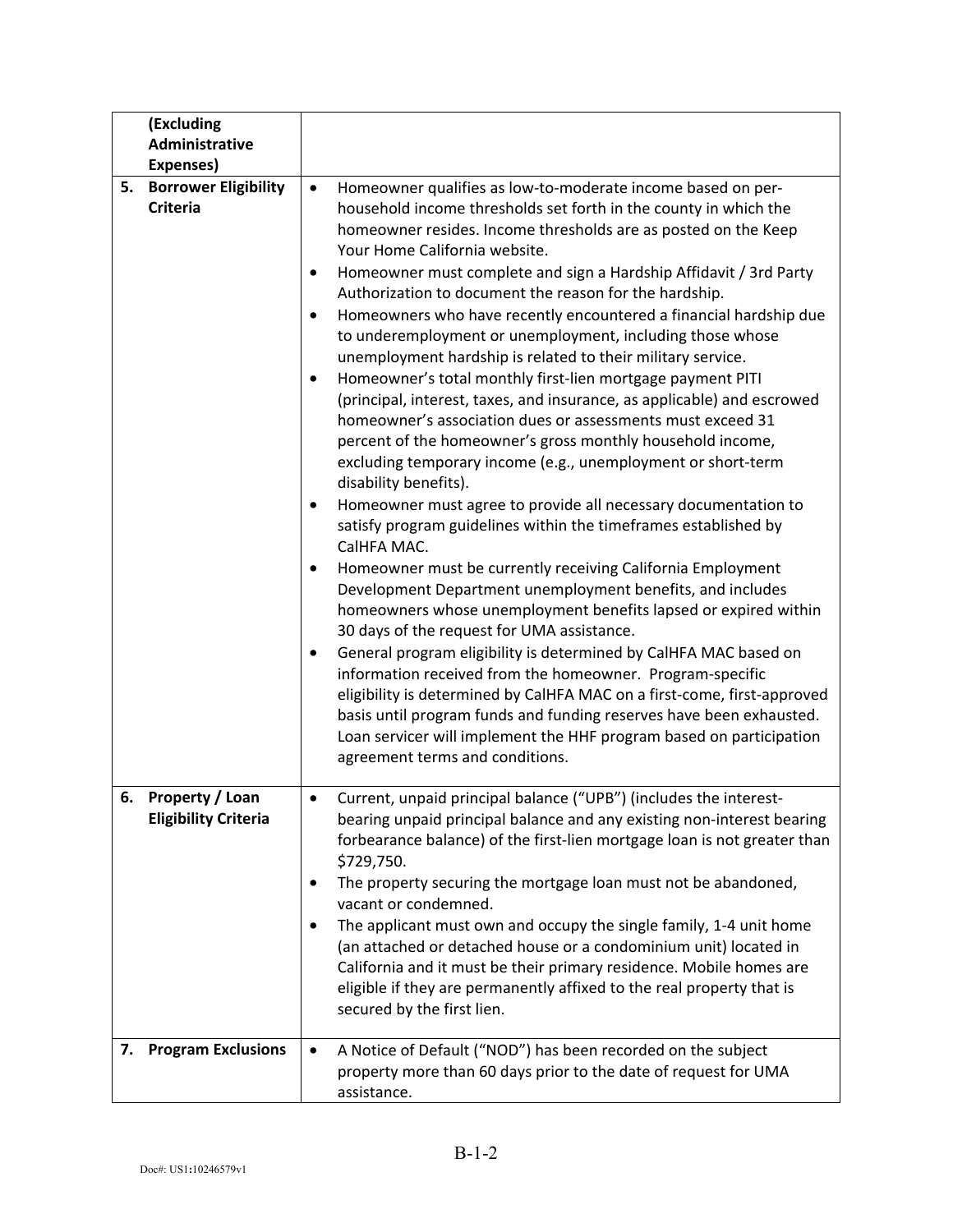|                                                |                                          | Homeowner is in "active" bankruptcy. Homeowners who have<br>$\bullet$<br>previously filed bankruptcy are eligible for consideration only with<br>proof of court order "Dismissal" or "Discharge".<br>Homeowner's "hardship" is a result of voluntary resignation of<br>٠<br>employment.<br>Homeowner in an active HAMP trial modification is not eligible for<br>$\bullet$<br>UMA consideration unless the trial is cancelled.<br>Homeowner becomes fully employed at any time during the UMA<br>٠<br>benefit period.<br>Homeowner is actively being reviewed for a short sale, a deed in lieu<br>and/or TAP benefits.<br>Property is subject to a first priority lien securing a Home Equity Line of<br>٠<br>Credit ("HELOC").                                                                                                                                                                                                                                                        |
|------------------------------------------------|------------------------------------------|----------------------------------------------------------------------------------------------------------------------------------------------------------------------------------------------------------------------------------------------------------------------------------------------------------------------------------------------------------------------------------------------------------------------------------------------------------------------------------------------------------------------------------------------------------------------------------------------------------------------------------------------------------------------------------------------------------------------------------------------------------------------------------------------------------------------------------------------------------------------------------------------------------------------------------------------------------------------------------------|
| <b>Structure of</b><br>8.<br><b>Assistance</b> |                                          | CalHFA MAC will structure the assistance as a non-recourse, non-interest                                                                                                                                                                                                                                                                                                                                                                                                                                                                                                                                                                                                                                                                                                                                                                                                                                                                                                               |
|                                                |                                          | bearing subordinate loan in favor of the Eligible Entity (CalHFA MAC)<br>secured by a junior lien recorded against the property in the amount of the<br>total reduced PITI (principal, interest, tax, insurance, as applicable) and any<br>escrowed homeowner's association dues or assessments, and equal to the<br>total amount of HHF unemployment assistance. At the conclusion of (5)<br>five years, the subordinate loan will be released. There is no pro-rated<br>forgiveness for this loan. Loan funds will only be repaid to Eligible Entity<br>(CalHFA MAC) in the event of a sale or a refinance that includes cash out<br>and there are equity proceeds available prior to forgiveness. Recovered<br>funds will be recycled in order to provide additional program assistance<br>until December 31, 2017, at which time any recovered funds will be<br>returned to Treasury.<br>After December 31, 2017, any remaining or returned funds will be<br>returned to Treasury. |
| 9.                                             | <b>Per Household</b>                     | Up to \$54,000 per household in total (average funding of \$16,000),                                                                                                                                                                                                                                                                                                                                                                                                                                                                                                                                                                                                                                                                                                                                                                                                                                                                                                                   |
| <b>Assistance</b>                              |                                          | equaling the lesser of \$3,000 per month or 100% of PITI (principal,<br>interest, tax, insurance, as applicable) and any escrowed homeowner's<br>association dues or assessments (and in all cases, subject to the HHF<br>program maximum benefit cap of \$100,000 with respect to monies<br>previously received under other HHF programs, if any).                                                                                                                                                                                                                                                                                                                                                                                                                                                                                                                                                                                                                                    |
| 10. Duration of<br><b>Assistance</b>           |                                          | Homeowner participation in UMA is limited to eighteen (18) months<br>maximum.                                                                                                                                                                                                                                                                                                                                                                                                                                                                                                                                                                                                                                                                                                                                                                                                                                                                                                          |
| <b>Households</b>                              | 11. Estimated Number<br>of Participating | Approximately 44,700. This figure is based on loans with unpaid principal<br>balances ranging from \$200,000 to \$400,000 with an average funding of<br>\$16,000.                                                                                                                                                                                                                                                                                                                                                                                                                                                                                                                                                                                                                                                                                                                                                                                                                      |
| /Duration                                      | 12. Program Inception                    | The statewide launch of UMA was January 10, 2011 and it will continue<br>until December 31, 2017 or until funding is fully reserved, whichever<br>comes first.                                                                                                                                                                                                                                                                                                                                                                                                                                                                                                                                                                                                                                                                                                                                                                                                                         |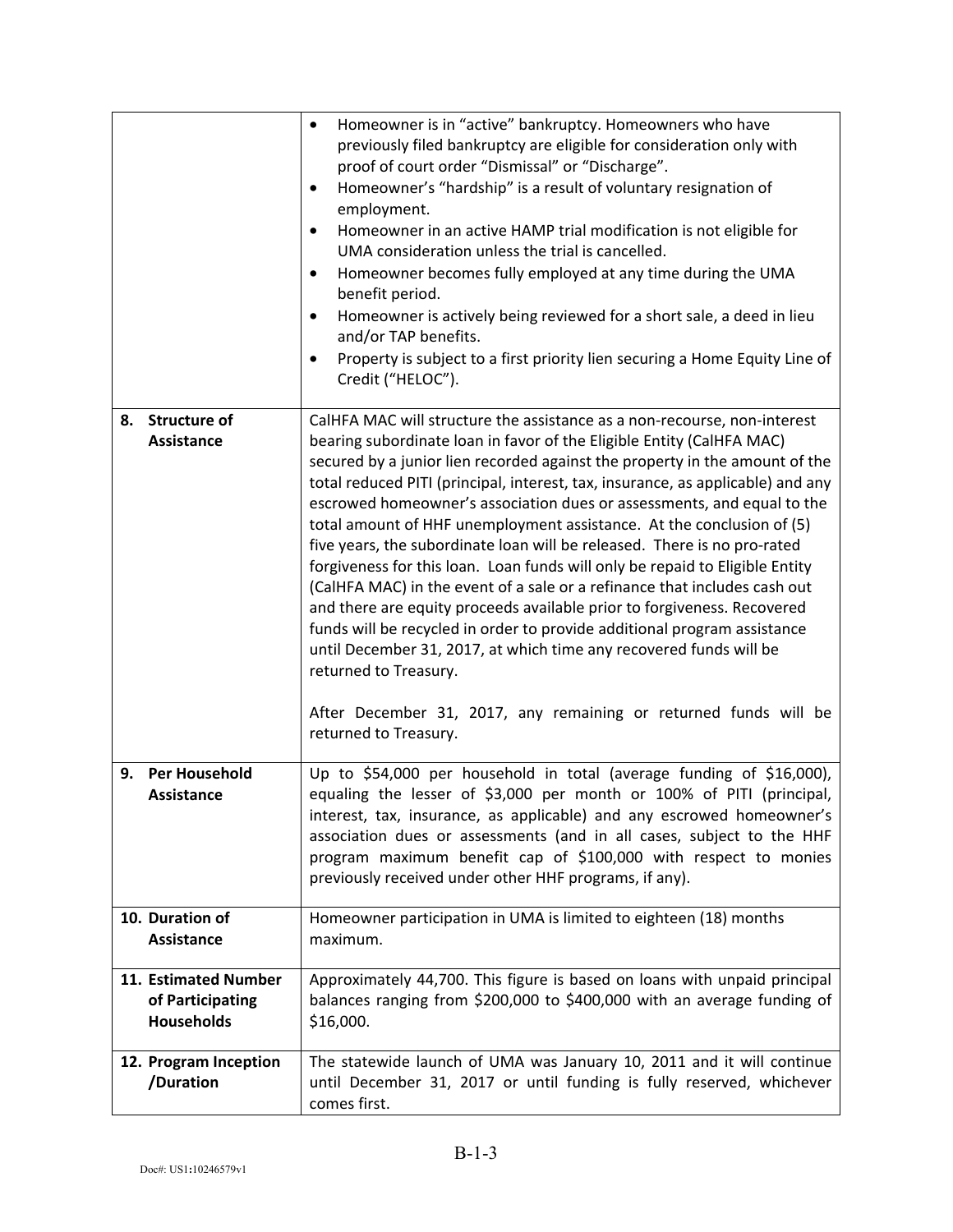| 13. Program<br>Interactions with<br><b>Other</b><br><b>HFA/Programs</b> | Other HFA program benefits may be available to the homeowner provided<br>the HHF program maximum benefit cap of \$100,000 has not been<br>exceeded, and program funds are available. The homeowner is required to<br>apply separately for each HFA program.                                                                                                                                                    |
|-------------------------------------------------------------------------|----------------------------------------------------------------------------------------------------------------------------------------------------------------------------------------------------------------------------------------------------------------------------------------------------------------------------------------------------------------------------------------------------------------|
| 14. Program<br>Interactions with<br><b>HAMP</b>                         | This benefit may precede or extend HAMP, including HAMP UP, for<br>temporary unemployment assistance which when combined may provide<br>assistance for more than one year. HAMP UP currently offers a minimum<br>of twelve months' forbearance for some homeowners.                                                                                                                                            |
| 15. Program Leverage<br>with Other Financial<br><b>Resources</b>        | Upon completion of all UMA benefit assistance payments and based on<br>homeowner need, the servicer agrees to consider an extension of<br>unemployment forbearance plan (such as HAMP UP or other proprietary<br>program) or other foreclosure prevention program, as applicable and per<br>investor guidelines.<br>CalHFA MAC will request that the loan servicer waive fees (e.g., NSF and<br>late charges). |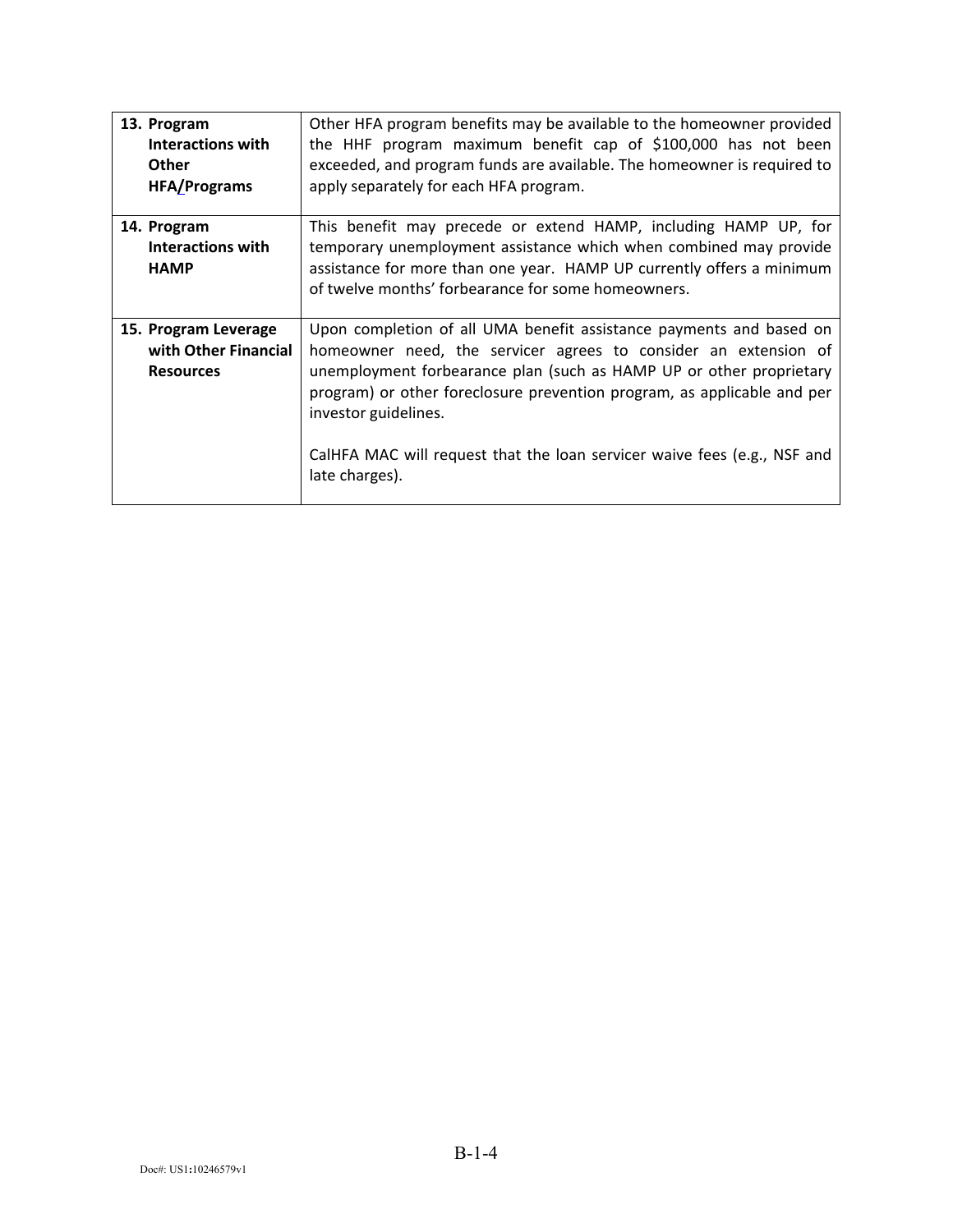# **California Housing Finance Agency Mortgage Assistance Corporation ("CalHFA MAC")**

#### **MORTGAGE REINSTATEMENT ASSISTANCE PROGRAM**

| 1. | <b>Program Overview</b>                                                   | The Mortgage Reinstatement Assistance Program ("MRAP") is one of<br>CalHFA MAC's federally-funded programs developed to provide<br>temporary financial assistance to eligible homeowners who wish to<br>remain in their homes, but are in imminent danger of losing their home to<br>foreclosure.<br>MRAP provides funds to assist income-qualified homeowners to help<br>them cure their delinquent first mortgage loan arrearages, which may<br>also include payments needed to reinstate their loans from foreclosure.                                                                                                                                                                                                                                                                                                               |
|----|---------------------------------------------------------------------------|-----------------------------------------------------------------------------------------------------------------------------------------------------------------------------------------------------------------------------------------------------------------------------------------------------------------------------------------------------------------------------------------------------------------------------------------------------------------------------------------------------------------------------------------------------------------------------------------------------------------------------------------------------------------------------------------------------------------------------------------------------------------------------------------------------------------------------------------|
| 2. | <b>Program Goals</b>                                                      | The MRAP will prevent avoidable foreclosures by helping homeowners<br>reinstate their past due first mortgage loans.<br>MRAP will also mitigate the need for large reinstatement dollars to be<br>capitalized with remaining loan balance, and thus, broaden the<br>population of homeowners who qualify for modification.                                                                                                                                                                                                                                                                                                                                                                                                                                                                                                              |
| 3. | Target Population /<br><b>Areas</b>                                       | MRAP is designed to target low-to-moderate income homeowners and<br>address the needs of a homeowner's specific situation in lieu of targeting<br>certain regions or counties.                                                                                                                                                                                                                                                                                                                                                                                                                                                                                                                                                                                                                                                          |
| 4. | <b>Allocation</b><br>Program<br>(Excluding<br>Administrative<br>Expenses) | \$195,900,000.00                                                                                                                                                                                                                                                                                                                                                                                                                                                                                                                                                                                                                                                                                                                                                                                                                        |
| 5. | <b>Borrower</b><br>Eligibility<br><b>Criteria</b>                         | Homeowner qualifies as low-to-moderate income based on per-<br>$\bullet$<br>household income thresholds set forth in the county in which the<br>homeowner resides. Income thresholds are as posted on the Keep<br>Your Home California website.<br>Homeowner must complete and sign a Hardship Affidavit / 3rd Party<br>$\bullet$<br>Authorization to document the reason for the hardship.<br>Homeowners who have recently encountered a financial hardship<br>$\bullet$<br>due to their military service are eligible.<br>Homeowner has adequate income to sustain reinstated first-lien<br>$\bullet$<br>mortgage loan, per CalHFA MAC approved investor guidelines.<br>Homeowner must agree to provide all necessary documentation to<br>$\bullet$<br>satisfy program guidelines within the timeframes established by<br>CalHFA MAC. |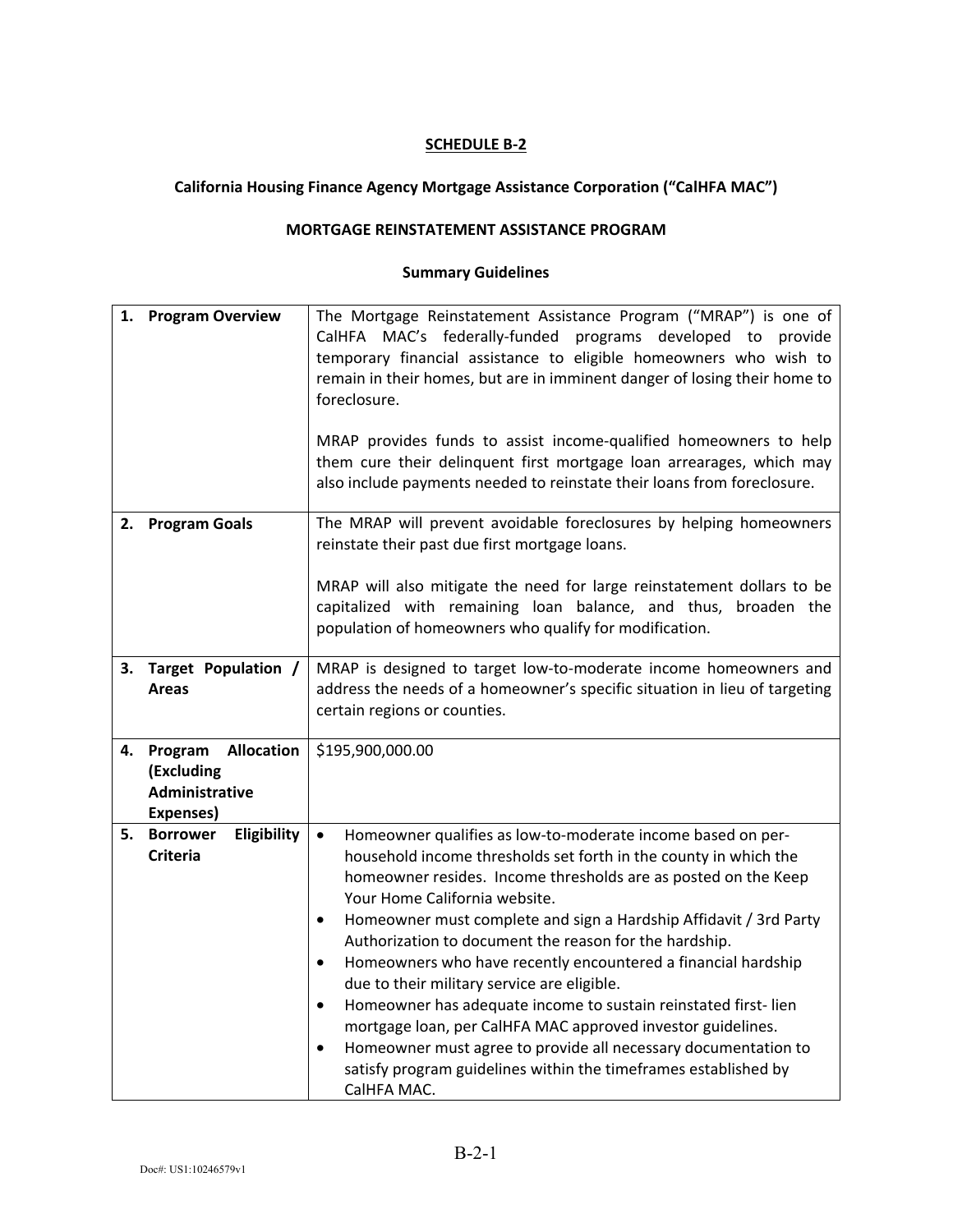|    |                                                       | $\bullet$<br>$\bullet$<br>$\bullet$<br>$\bullet$<br>$\bullet$<br>٠ | Mortgage loan is delinquent as substantiated by homeowner's<br>hardship documentation. The delinquency and the total amount<br>required to cure the delinquency is verified with the servicer.<br>The first lien mortgage delinquency amount must be less than the<br>MRAP benefit available to the homeowner.<br>Loans in foreclosure are eligible.<br>The homeowner's total monthly first-lien mortgage payment PITI<br>(principal, interest, taxes and insurance, as applicable), and any<br>escrowed homeowner's association dues or assessments, payment<br>must be a maximum of 38% of the gross household income excluding<br>temporary income (e.g., unemployment or short-term disability<br>benefits) to meet the definition of an affordable payment.<br>On a case by case basis, CalHFA MAC reserves the right to review and<br>approve investor program guidelines that utilize affordable mortgage<br>definitions greater than 38%.<br>General program eligibility is determined by CalHFA MAC based on<br>information received from the homeowner. Program-specific<br>eligibility is determined by CalHFA MAC on a first-come, first-<br>approved basis until program funds and funding reserves have been<br>exhausted. Loan servicer will implement the HHF program based on<br>participation agreement terms and conditions. |
|----|-------------------------------------------------------|--------------------------------------------------------------------|-------------------------------------------------------------------------------------------------------------------------------------------------------------------------------------------------------------------------------------------------------------------------------------------------------------------------------------------------------------------------------------------------------------------------------------------------------------------------------------------------------------------------------------------------------------------------------------------------------------------------------------------------------------------------------------------------------------------------------------------------------------------------------------------------------------------------------------------------------------------------------------------------------------------------------------------------------------------------------------------------------------------------------------------------------------------------------------------------------------------------------------------------------------------------------------------------------------------------------------------------------------------------------------------------------------------------------------------------|
| 6. | <b>Property / Loan</b><br><b>Eligibility Criteria</b> | $\bullet$<br>$\bullet$                                             | Current, unpaid principal balance ("UPB") (includes the interest-<br>bearing unpaid principal balance and any existing non-interest<br>bearing forbearance balance) of the first-lien mortgage loan is not<br>greater than \$729,750.<br>The property securing the mortgage loan must not be abandoned,                                                                                                                                                                                                                                                                                                                                                                                                                                                                                                                                                                                                                                                                                                                                                                                                                                                                                                                                                                                                                                         |
|    |                                                       |                                                                    | vacant or condemned.                                                                                                                                                                                                                                                                                                                                                                                                                                                                                                                                                                                                                                                                                                                                                                                                                                                                                                                                                                                                                                                                                                                                                                                                                                                                                                                            |
|    |                                                       | $\bullet$                                                          | The applicant must own and occupy the single family, 1-4 unit home<br>(an attached or detached house or a condominium unit) located in<br>California and it must be their primary residence. Mobile homes are<br>eligible if they are permanently affixed to the real property that is<br>secured by the first lien.                                                                                                                                                                                                                                                                                                                                                                                                                                                                                                                                                                                                                                                                                                                                                                                                                                                                                                                                                                                                                            |
|    | 7. Program Exclusions                                 | $\bullet$<br>$\bullet$                                             | Homeowner is in "active" bankruptcy. Homeowners who have<br>previously filed bankruptcy are eligible for consideration only with<br>proof of court order "Dismissal" or "Discharge".<br>MRAP benefit assistance request for reinstatement with a first-lien<br>total monthly first lien mortgage payment PITI (principal, interest,<br>taxes and insurance, as applicable) and any escrowed homeowner's<br>association dues or assessments, payment of greater than 38% of the<br>homeowner's gross monthly household income, excluding temporary<br>income (e.g., unemployment or short-term disability benefits) will be<br>considered unaffordable and is excluded from MRAP reinstatement<br>benefit assistance. Such homeowners with unaffordable payments<br>may be considered for Principal Reduction Program ("PRP")<br>assistance.                                                                                                                                                                                                                                                                                                                                                                                                                                                                                                     |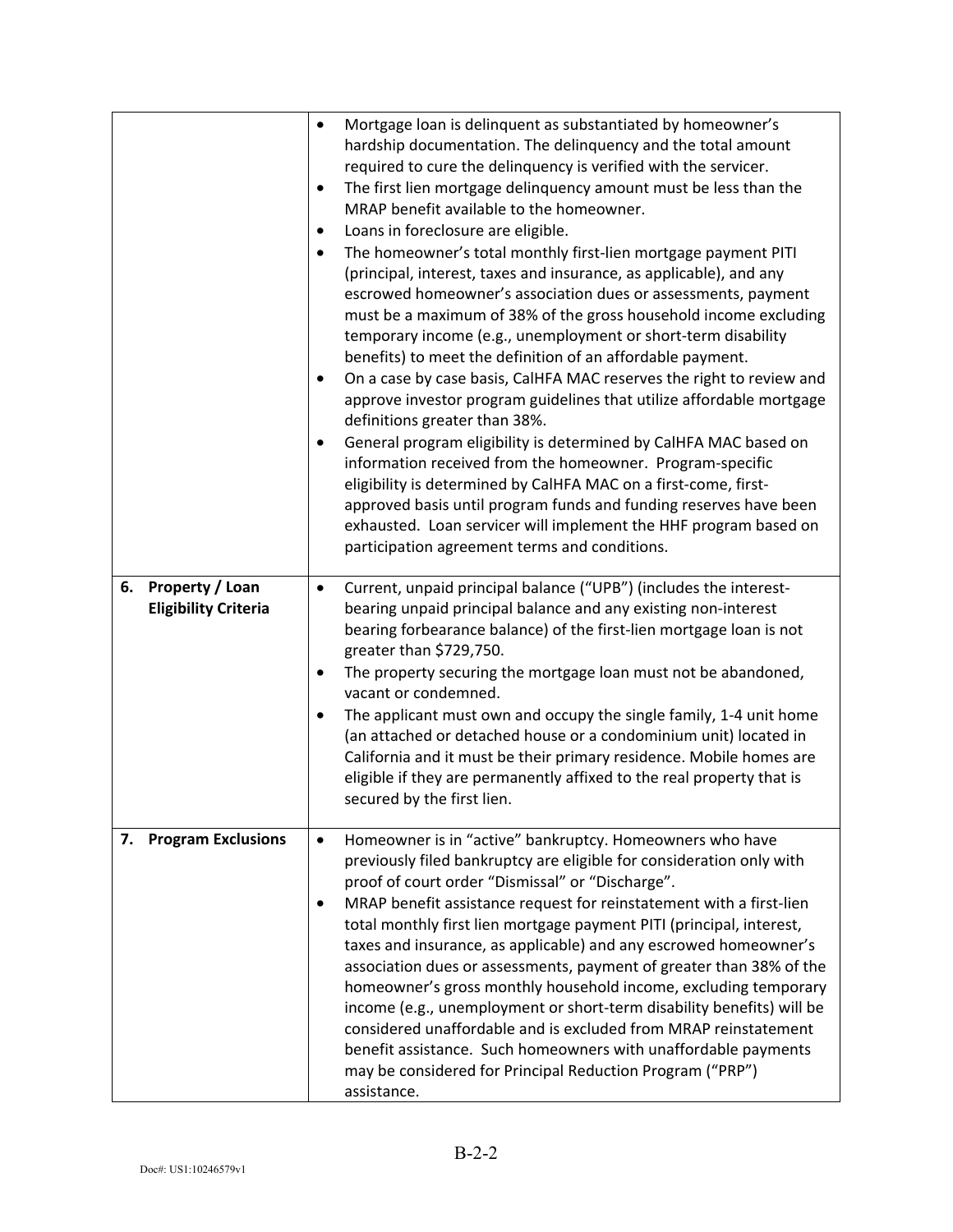|                                                               | The total past due arrearage of the first mortgage loan exceeds the<br>$\bullet$<br>maximum available MRAP benefit amount.<br>Loan is less than two (2) payments past due as of the date of request<br>$\bullet$<br>for assistance.<br>Property is subject to a first priority lien securing a Home Equity Line<br>$\bullet$<br>of Credit ("HELOC").                                                                                                                                                                                                                                                                                                                                                                                                                                                                                                                  |
|---------------------------------------------------------------|-----------------------------------------------------------------------------------------------------------------------------------------------------------------------------------------------------------------------------------------------------------------------------------------------------------------------------------------------------------------------------------------------------------------------------------------------------------------------------------------------------------------------------------------------------------------------------------------------------------------------------------------------------------------------------------------------------------------------------------------------------------------------------------------------------------------------------------------------------------------------|
| 8. Structure of<br><b>Assistance</b>                          | CalHFA MAC will structure the assistance as a non-recourse, non-interest<br>bearing subordinate loan in favor of the Eligible Entity (CalHFA MAC)<br>secured by a junior lien recorded against the property in the amount of<br>the HHF assistance. At the conclusion of (5) five years, the subordinate<br>loan will be released. There is no pro-rated forgiveness for this loan.<br>Loan funds will only be repaid to Eligible Entity (CalHFA MAC) in the event<br>of a sale or a refinance that includes cash out and there are equity<br>proceeds available prior to forgiveness. Recovered funds will be recycled<br>in order to provide additional program assistance until December 31,<br>2017, at which time any recovered funds will be returned to Treasury.<br>After December 31, 2017, any remaining or returned funds will be<br>returned to Treasury. |
| <b>Per Household</b><br>9.<br><b>Assistance</b>               | Up to \$54,000 per household in total (average funding of \$18,000) for PITI<br>(principal, interest, tax, insurance, as applicable) and any escrowed<br>homeowner's association dues or assessments, arrearages (and in all<br>cases, subject to the HHF program maximum benefit cap of \$100,000<br>with respect to monies previously received under other HHF programs, if<br>any).                                                                                                                                                                                                                                                                                                                                                                                                                                                                                |
| 10. Duration of<br><b>Assistance</b>                          | Available on a one-time only basis, per household.                                                                                                                                                                                                                                                                                                                                                                                                                                                                                                                                                                                                                                                                                                                                                                                                                    |
| 11. Estimated Number<br>of Participating<br><b>Households</b> | Approximately 10,900. This figure is based on loans with unpaid principal<br>balances ranging from \$200,000 to \$400,000 with an average funding of<br>\$18,000.                                                                                                                                                                                                                                                                                                                                                                                                                                                                                                                                                                                                                                                                                                     |
| 12. Program Inception /<br><b>Duration</b>                    | The statewide launch of MRAP was February 7, 2011 and it will continue<br>until December 31, 2017 or until funding is fully reserved, whichever<br>comes first.                                                                                                                                                                                                                                                                                                                                                                                                                                                                                                                                                                                                                                                                                                       |
| 13. Program Interactions<br>with Other HFA<br><b>Programs</b> | Other HFA program benefits may be available to the homeowner<br>provided the HHF program maximum benefit cap of \$100,000 has not<br>been exceeded, and program funds are available. The homeowner is<br>required to apply separately for each HFA program.                                                                                                                                                                                                                                                                                                                                                                                                                                                                                                                                                                                                           |
| 14. Program Interactions<br>with HAMP                         | MRAP will serve as a gateway to HAMP which may include principal<br>reduction of homeowner's mortgage.                                                                                                                                                                                                                                                                                                                                                                                                                                                                                                                                                                                                                                                                                                                                                                |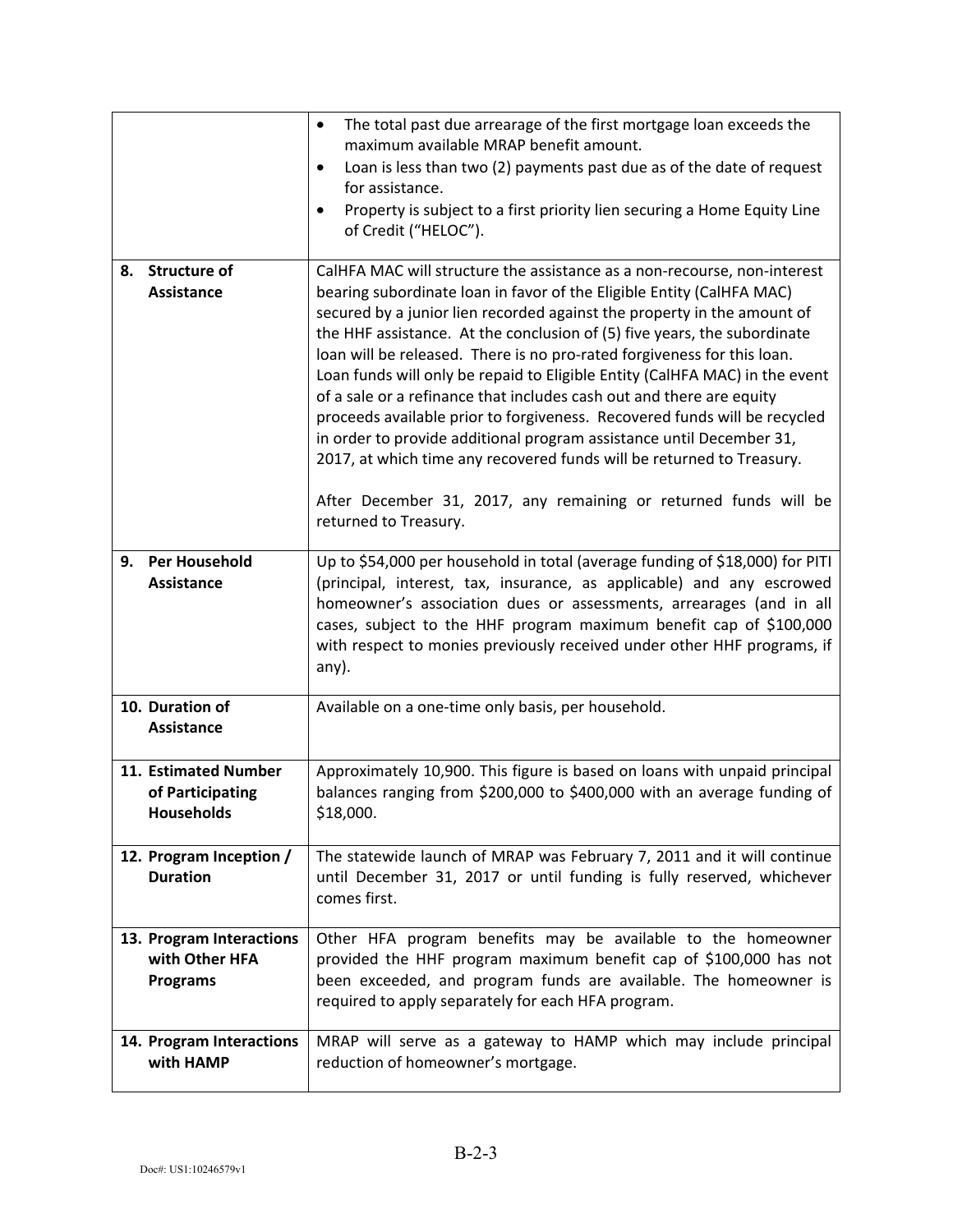| 15. Program Leverage | CalHFA MAC will require that the servicer waive all accrued and unpaid |
|----------------------|------------------------------------------------------------------------|
| with Other Financial | late charges and NSF fees for all payments funded with MRAP benefits.  |
| <b>Resources</b>     |                                                                        |
|                      |                                                                        |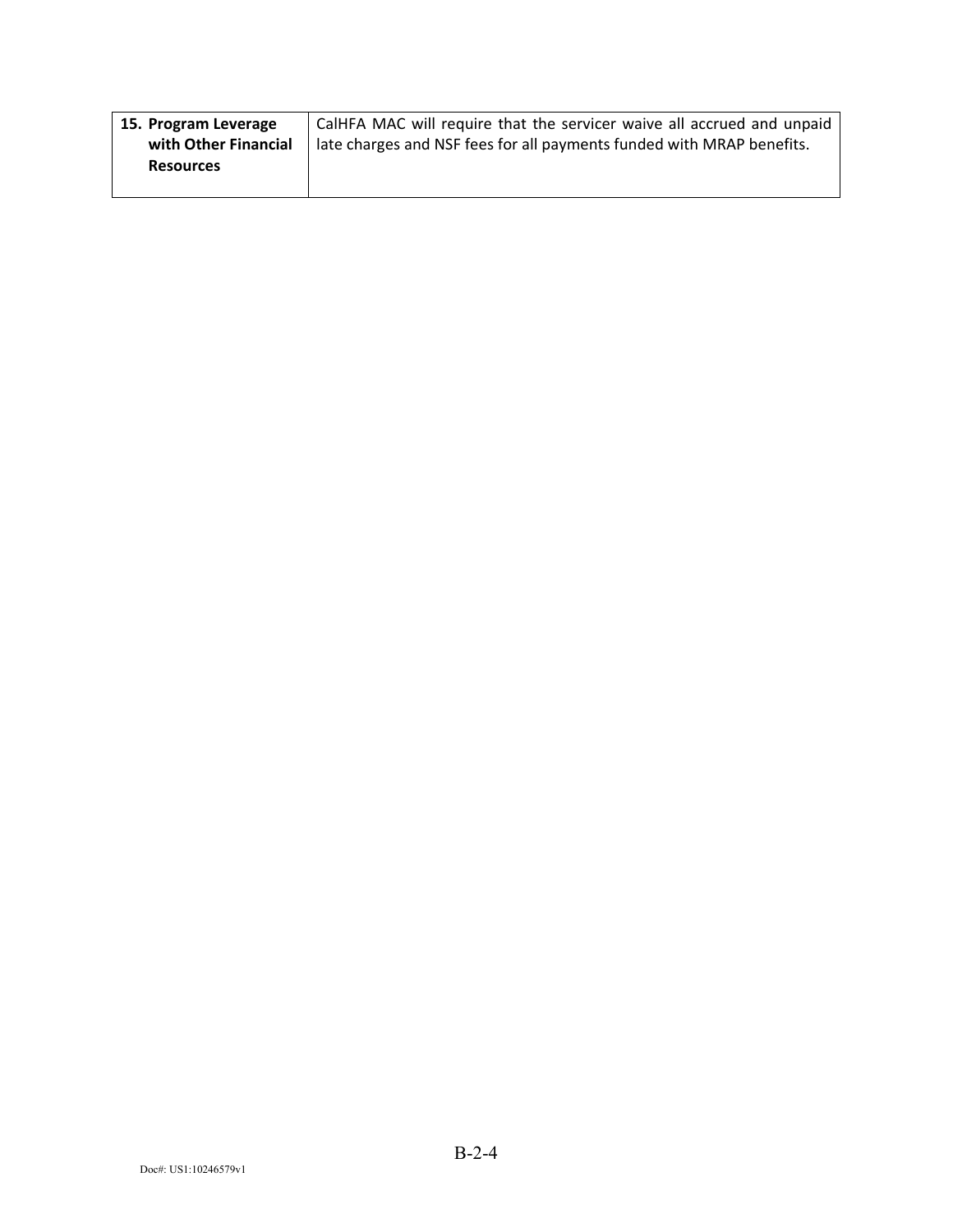# **California Housing Finance Agency Mortgage Assistance Corporation ("CalHFA MAC")**

#### **PRINCIPAL REDUCTION PROGRAM**

| 1. | <b>Program Overview</b>                                                | The Principal Reduction Program ("PRP") is one of CalHFA MAC's<br>federally-funded programs developed with a goal to provide capital to<br>homeowners who have suffered an eligible hardship in order to reduce<br>the outstanding principal balances of qualifying properties with negative<br>equity and/or unaffordable first mortgage payments.<br>PRP will provide monies to reduce the principal balance of the first<br>mortgage in connection with a loan recast, modification or a stand-alone<br>curtailment, each with the purpose of establishing an appropriate level of<br>affordability and/or debt for eligible homeowners with qualifying<br>properties. |
|----|------------------------------------------------------------------------|---------------------------------------------------------------------------------------------------------------------------------------------------------------------------------------------------------------------------------------------------------------------------------------------------------------------------------------------------------------------------------------------------------------------------------------------------------------------------------------------------------------------------------------------------------------------------------------------------------------------------------------------------------------------------|
| 2. | <b>Program Goals</b>                                                   | The PRP will reduce the principal balance of first mortgages in<br>cooperation with participating servicers in connection with a loan recast,<br>modification, or a stand-alone curtailment, to help qualifying<br>homeowners stay in their homes.<br>PRP will help homeowners stay in their homes by ensuring they have an<br>affordable first mortgage payment and an appropriate level of mortgage<br>debt after they receive PRP assistance in accordance with program<br>guidelines.                                                                                                                                                                                 |
| 3. | Target Population /<br><b>Areas</b>                                    | PRP is designed to target low-to-moderate income homeowners and<br>address the needs of a homeowner's specific situation in lieu of targeting<br>certain regions or counties.                                                                                                                                                                                                                                                                                                                                                                                                                                                                                             |
| 4. | <b>Program Allocation</b><br>(Excluding<br>Administrative<br>Expenses) | \$835,057,284.48                                                                                                                                                                                                                                                                                                                                                                                                                                                                                                                                                                                                                                                          |
| 5. | <b>Borrower</b><br>Eligibility<br><b>Criteria</b>                      | Homeowner qualifies as low-to-moderate income based on per-<br>$\bullet$<br>household income thresholds set forth in the county in which the<br>homeowner resides. Income thresholds are as posted on the Keep<br>Your Home California website.<br>Homeowner completes and signs a Hardship Affidavit / 3rd Party<br>$\bullet$<br>Authorization to document the reason for hardship.<br>Homeowners who have recently encountered a financial hardship<br>due to their military service are eligible.                                                                                                                                                                      |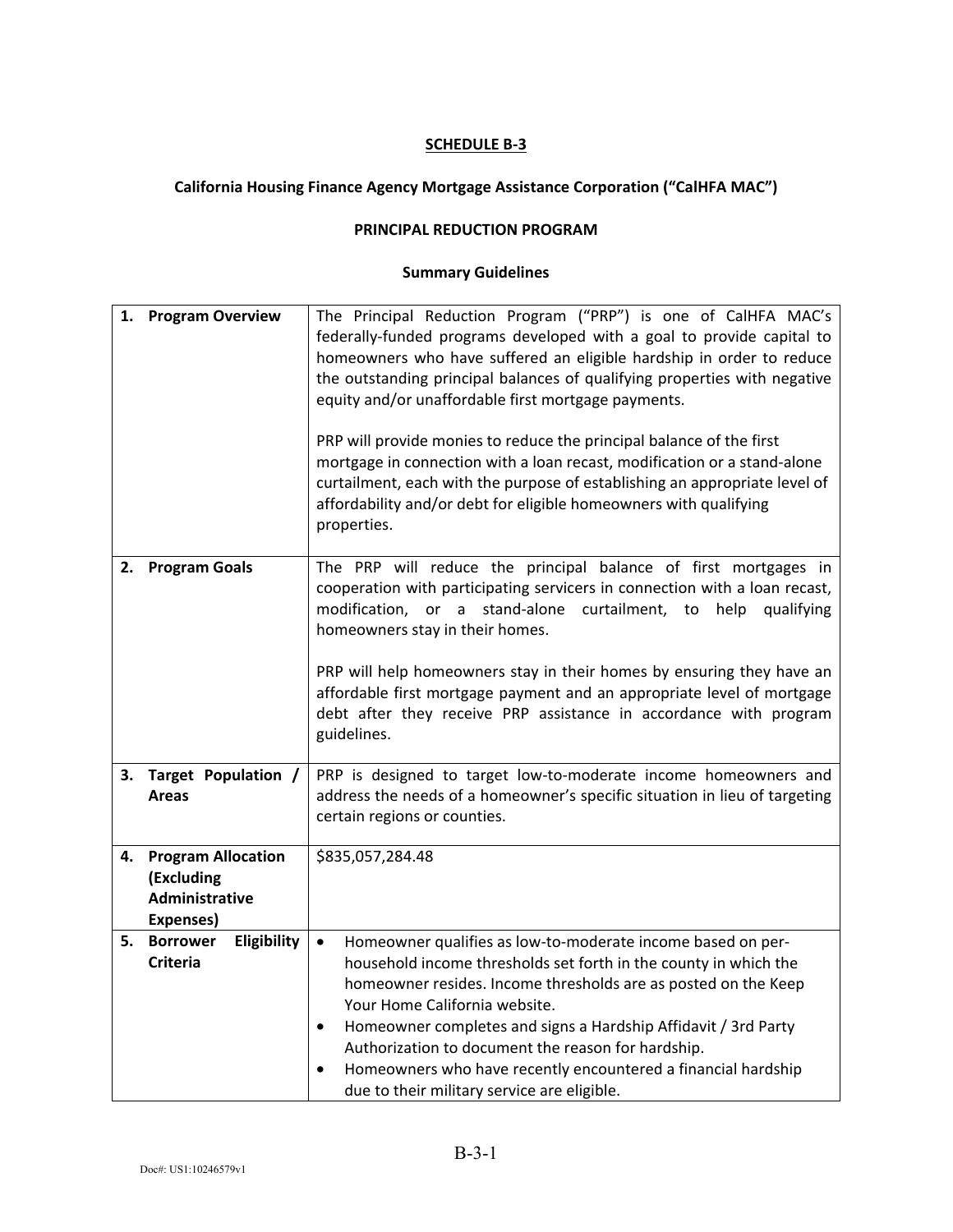|                                                      | Homeowner has adequate income to sustain post-assistance<br>$\bullet$<br>mortgage payments.                                                                                                                                                                                                                                                                                                                                                                                                                                                                                                                                                                                                                                                 |
|------------------------------------------------------|---------------------------------------------------------------------------------------------------------------------------------------------------------------------------------------------------------------------------------------------------------------------------------------------------------------------------------------------------------------------------------------------------------------------------------------------------------------------------------------------------------------------------------------------------------------------------------------------------------------------------------------------------------------------------------------------------------------------------------------------|
|                                                      | Homeowner's pre-assistance, total monthly first-lien mortgage<br>$\bullet$<br>payment PITI (principal, interest, taxes and insurance, as applicable)<br>including any escrowed homeowner's association dues or<br>assessments, is greater than 38% of the gross household income<br>excluding temporary income (e.g., unemployment or short-term<br>disability benefits) and/or a homeowner's pre-assistance LTV ratio is<br>greater than 100%.                                                                                                                                                                                                                                                                                             |
|                                                      | Homeowner's post-assistance, total monthly first-lien mortgage<br>$\bullet$<br>payment PITI (principal, interest, taxes and insurance, as applicable)<br>including any escrowed homeowner's association dues or<br>assessments, must meet CalHFA MAC's definition of an "Affordable<br>Payment," which means that the homeowner's monthly first-lien<br>mortgage payment is no greater than 38% of the gross household<br>income excluding temporary income (e.g., unemployment or short-<br>term disability benefits). On a case-by-case basis, CalHFA MAC<br>reserves the right to review and approve investor program guidelines<br>that utilize post-assistance affordable monthly first-lien mortgage<br>definitions greater than 38%. |
|                                                      | Delinquent homeowners with a pre-assistance LTV of greater than<br>٠<br>100% but less than 120% that have a pre-assistance Affordable<br>Payment must be able to demonstrate that an eligible hardship<br>caused their payment to be temporarily unaffordable (e.g., reduction<br>of income or increase in unavoidable expenses as per program<br>guidelines).                                                                                                                                                                                                                                                                                                                                                                              |
|                                                      | Homeowner agrees to provide all necessary documentation to satisfy<br>$\bullet$<br>program guidelines within the timeframes established by CalHFA<br>MAC.                                                                                                                                                                                                                                                                                                                                                                                                                                                                                                                                                                                   |
|                                                      | First Lien mortgage loan must be delinquent or meet the CalHFA MAC<br>$\bullet$<br>definition of imminent default as substantiated by homeowner's<br>hardship documentation. General program eligibility is determined<br>by CalHFA MAC based on information received from the homeowner.<br>Program-specific eligibility is determined by CalHFA MAC on a first-<br>come/first-approved basis until program funds and funding reserves<br>have been exhausted. Loan servicer will implement the HHF program<br>based on participation agreement terms and conditions.                                                                                                                                                                      |
| Property / Loan<br>6.<br><b>Eligibility Criteria</b> | Current, unpaid principal balance ("UPB") (includes the interest-<br>$\bullet$<br>bearing unpaid principal balance and any existing non-interest<br>bearing forbearance balance) of the first-lien mortgage loan is not<br>greater than \$729,750.                                                                                                                                                                                                                                                                                                                                                                                                                                                                                          |
|                                                      | The property securing the first-lien mortgage loan must not be<br>٠<br>abandoned, vacant or condemned.                                                                                                                                                                                                                                                                                                                                                                                                                                                                                                                                                                                                                                      |
|                                                      | The applicant must own and occupy the single family, 1-4 unit home<br>$\bullet$<br>(an attached or detached house or a condominium unit) located in<br>California and it must be their primary residence. Mobile homes are                                                                                                                                                                                                                                                                                                                                                                                                                                                                                                                  |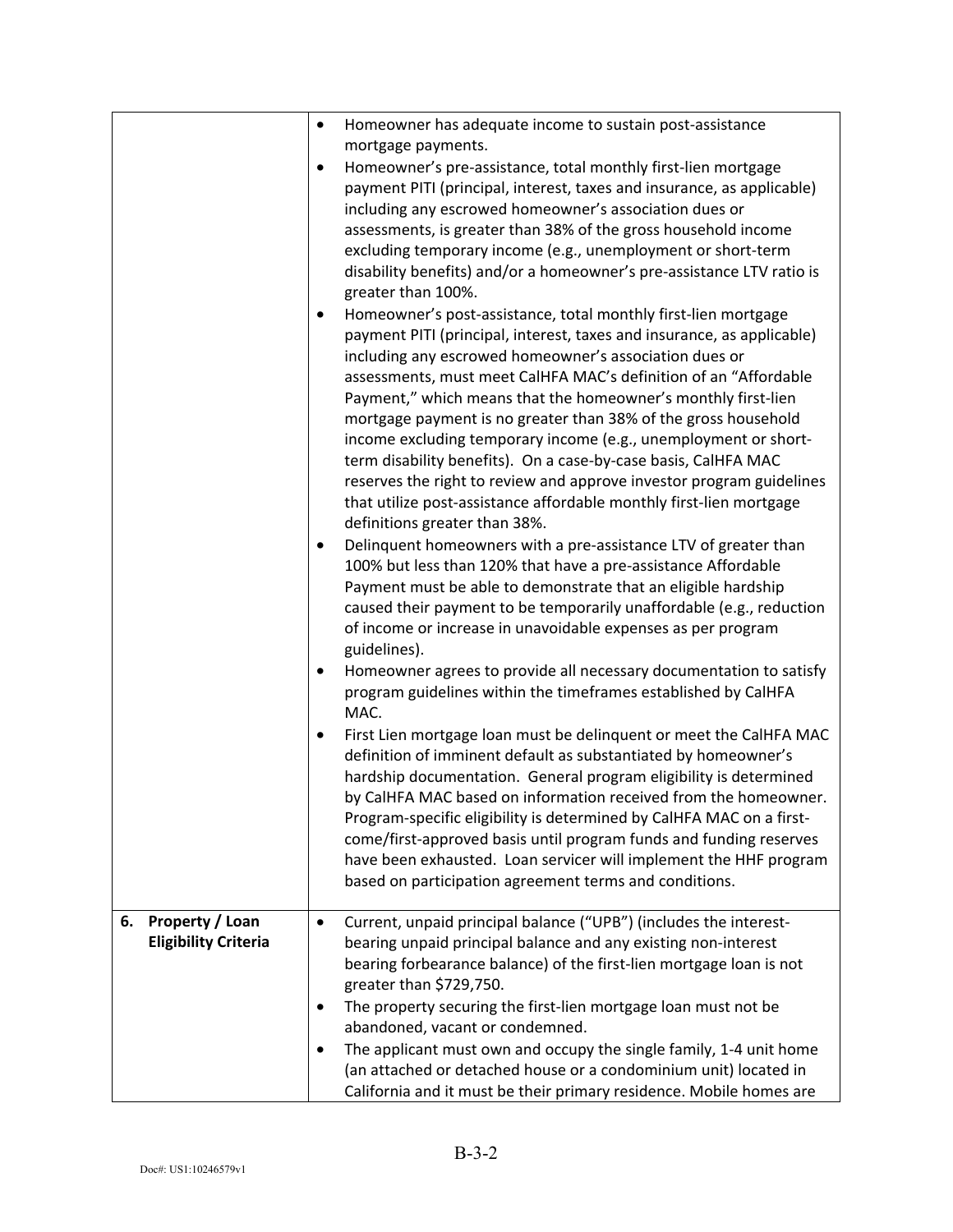|                                 | eligible if they are permanently affixed to the real property that is<br>secured by the first lien.<br>A pre-assistance loan-to-value ("LTV") ratio of 120% or greater is<br>٠<br>considered a hardship indicative of imminent default.<br>If a qualifying, first-lien mortgage loan is delinquent, the servicer<br>$\bullet$<br>must utilize the PRP monies to bring the first-lien mortgage loan<br>current before applying PRP monies to the homeowner's principal<br>balance.<br>The servicer will reduce the qualifying principal balance in<br>$\bullet$<br>conjunction with a loan recast or loan modification in the amount<br>needed (up to the maximum per household assistance) to help the<br>homeowner establish an appropriate level of affordability and<br>mortgage debt per CalHFA MAC guidelines. Such loan recasts or<br>modifications must meet the CalHFA MAC modification and program                                                                                                                                                                                                                                                       |
|---------------------------------|-------------------------------------------------------------------------------------------------------------------------------------------------------------------------------------------------------------------------------------------------------------------------------------------------------------------------------------------------------------------------------------------------------------------------------------------------------------------------------------------------------------------------------------------------------------------------------------------------------------------------------------------------------------------------------------------------------------------------------------------------------------------------------------------------------------------------------------------------------------------------------------------------------------------------------------------------------------------------------------------------------------------------------------------------------------------------------------------------------------------------------------------------------------------|
|                                 | guidelines.<br>Servicer may apply PRP monies as a stand-alone curtailment to<br>٠<br>reduce the homeowner's UPB in order to help the homeowner<br>establish an appropriate level of mortgage debt as determined by<br>CalHFA MAC only when all five of the following conditions exist:<br>Loan restricts a loan recast or modification,<br>O<br>Pre-assistance LTV ratio is 120% or greater,<br>$\circ$<br>Such homeowner must not have assets (excluding retirement<br>O<br>assets) equal to or greater than the amount of PRP<br>assistance,<br>Pre-assistance mortgage payment meets CalHFA MAC's<br>O<br>definition of an Affordable Payment, and<br>Post-assistance LTV ratio is greater than 100%.<br>O<br>Loans in foreclosure may be eligible.                                                                                                                                                                                                                                                                                                                                                                                                            |
| <b>Program Exclusions</b><br>7. | Homeowner is in "active" bankruptcy. Homeowners who have<br>$\bullet$<br>previously filed bankruptcy are eligible for consideration only with<br>proof of court order "Dismissal" or "Discharge".<br>Homeowner fails to satisfy lender underwriting guidelines.<br>$\bullet$<br>Homeowner's post-assistance LTV ratio is greater than 140% or less<br>than 100%. Post-assistance LTV ratio may be less than 100% only if it<br>is necessary in order to provide the homeowner an Affordable<br>Payment.<br>Homeowner's pre-assistance total monthly first-lien mortgage<br>payment PITI (principal, interest, taxes and insurance, as applicable)<br>and any escrowed homeowner's association dues or assessments, as<br>applicable, calculated on the "UPB", is less than 25% of the<br>homeowner's gross monthly household income, excluding temporary<br>income (e.g., unemployment and short-term disability benefits), as<br>determined by CalHFA MAC at the time of a homeowner's application<br>for assistance.<br>Homeowner's post-assistance total monthly first-lien mortgage<br>payment PITI (principal, interest, taxes and insurance, as applicable) |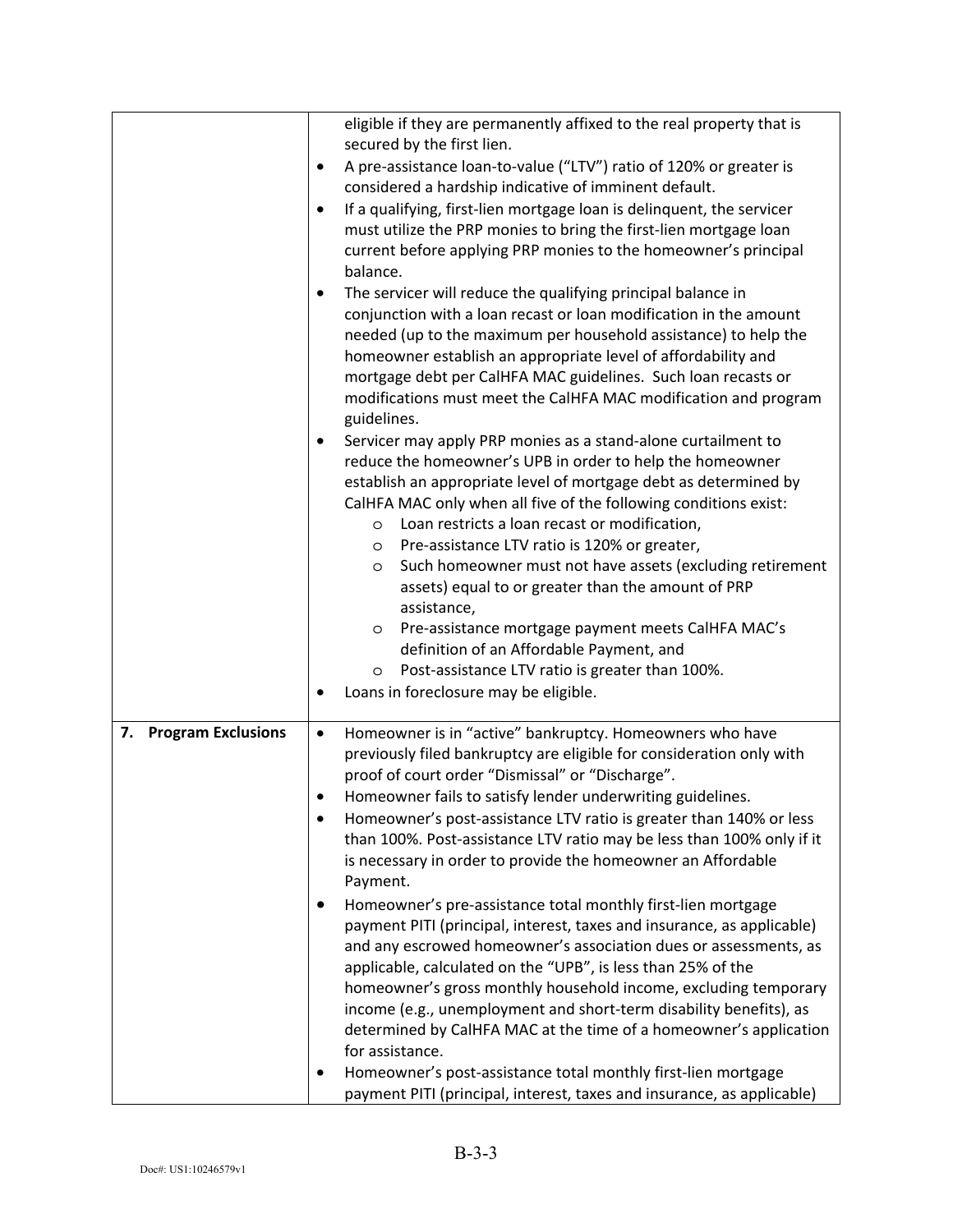|    |                                   | and any escrowed homeowner's association dues or assessments, as<br>applicable, is less than 25% of the homeowner's gross monthly<br>household income, excluding temporary income (e.g., unemployment<br>and short-term disability benefits), or greater than CalHFA MAC's<br>definition of an Affordable Payment.<br>Property is subject to a first priority lien securing a Home Equity Line<br>٠<br>of Credit ("HELOC").                                                                                                                                                                                                                                                                                                                                                                                                                                                                                                                                                                                                                                                                                                                                                                                                                                                                                                                                                                                                                                                                                                                                                                                                                                                                                                                                                                                                                                                                                                                                                                                                                                                                                                                                                                                                                                                                                                                                                                                                                       |
|----|-----------------------------------|---------------------------------------------------------------------------------------------------------------------------------------------------------------------------------------------------------------------------------------------------------------------------------------------------------------------------------------------------------------------------------------------------------------------------------------------------------------------------------------------------------------------------------------------------------------------------------------------------------------------------------------------------------------------------------------------------------------------------------------------------------------------------------------------------------------------------------------------------------------------------------------------------------------------------------------------------------------------------------------------------------------------------------------------------------------------------------------------------------------------------------------------------------------------------------------------------------------------------------------------------------------------------------------------------------------------------------------------------------------------------------------------------------------------------------------------------------------------------------------------------------------------------------------------------------------------------------------------------------------------------------------------------------------------------------------------------------------------------------------------------------------------------------------------------------------------------------------------------------------------------------------------------------------------------------------------------------------------------------------------------------------------------------------------------------------------------------------------------------------------------------------------------------------------------------------------------------------------------------------------------------------------------------------------------------------------------------------------------------------------------------------------------------------------------------------------------|
| 8. | <b>Structure of</b><br>Assistance | CalHFA MAC will structure the assistance as a non-recourse, non-interest<br>bearing subordinate loan in favor of the Eligible Entity (CalHFA MAC),<br>secured by a junior lien recorded against the property in the amount of<br>the HHF assistance. The term of that lien will be based on the following<br>criteria:<br>In the event that the homeowner's post-assistance LTV is less<br>than 100%, CalHFA MAC will structure the assistance as a thirty<br>year (30) non-recourse, non-interest bearing subordinate loan in<br>favor of the Eligible Entity (CalHFA MAC) secured by a junior lien<br>recorded against the property in the amount of the HHF<br>assistance. The loan is forgivable in increments of 20.0% of the<br>original loan balance for each five (5) year anniversary beginning<br>at the conclusion of the first ten (10) year anniversary of the<br>CalHFA MAC Note (i.e., at ten (10), fifteen (15), twenty (20),<br>twenty-five (25) and thirty (30) year anniversaries, only). The<br>loan will be fully released at the conclusion of thirty (30) years.<br>The loan will not be prorated prior to the first ten (10) year<br>anniversary or for any years between subsequent five (5) year<br>anniversaries. Loan funds will only be repaid to Eligible Entity<br>(CalHFA MAC) in the event of a sale or a refinance that includes<br>cash out and there are equity proceeds available prior to<br>forgiveness.<br>In the event that CalHFA MAC receives less than 100% match in<br>funds by the lender/servicer and the homeowner's post-<br>assistance LTV is 100% or greater, CalHFA MAC will structure the<br>assistance as a non-recourse, non-interest bearing subordinate<br>loan in favor of the Eligible Entity (CalHFA MAC) secured by a<br>junior lien recorded against the property in the amount of the<br>HHF assistance.<br>At the conclusion of (5) five years, the<br>subordinate loan will be released.<br>There is no prorated<br>forgiveness on this loan. Loan funds will only be repaid to Eligible<br>Entity (CalHFA MAC) in the event of a sale or a refinance that<br>includes cash out and there are equity proceeds available prior to<br>forgiveness.<br>In the event that CalHFA MAC receives a 100% or greater match in funds<br>by the lender/servicer and the homeowner's post-assistance LTV is 100%<br>or greater, then CalHFA MAC will not structure the assistance as a loan. |
|    |                                   | Recovered funds will be recycled in order to provide additional program                                                                                                                                                                                                                                                                                                                                                                                                                                                                                                                                                                                                                                                                                                                                                                                                                                                                                                                                                                                                                                                                                                                                                                                                                                                                                                                                                                                                                                                                                                                                                                                                                                                                                                                                                                                                                                                                                                                                                                                                                                                                                                                                                                                                                                                                                                                                                                           |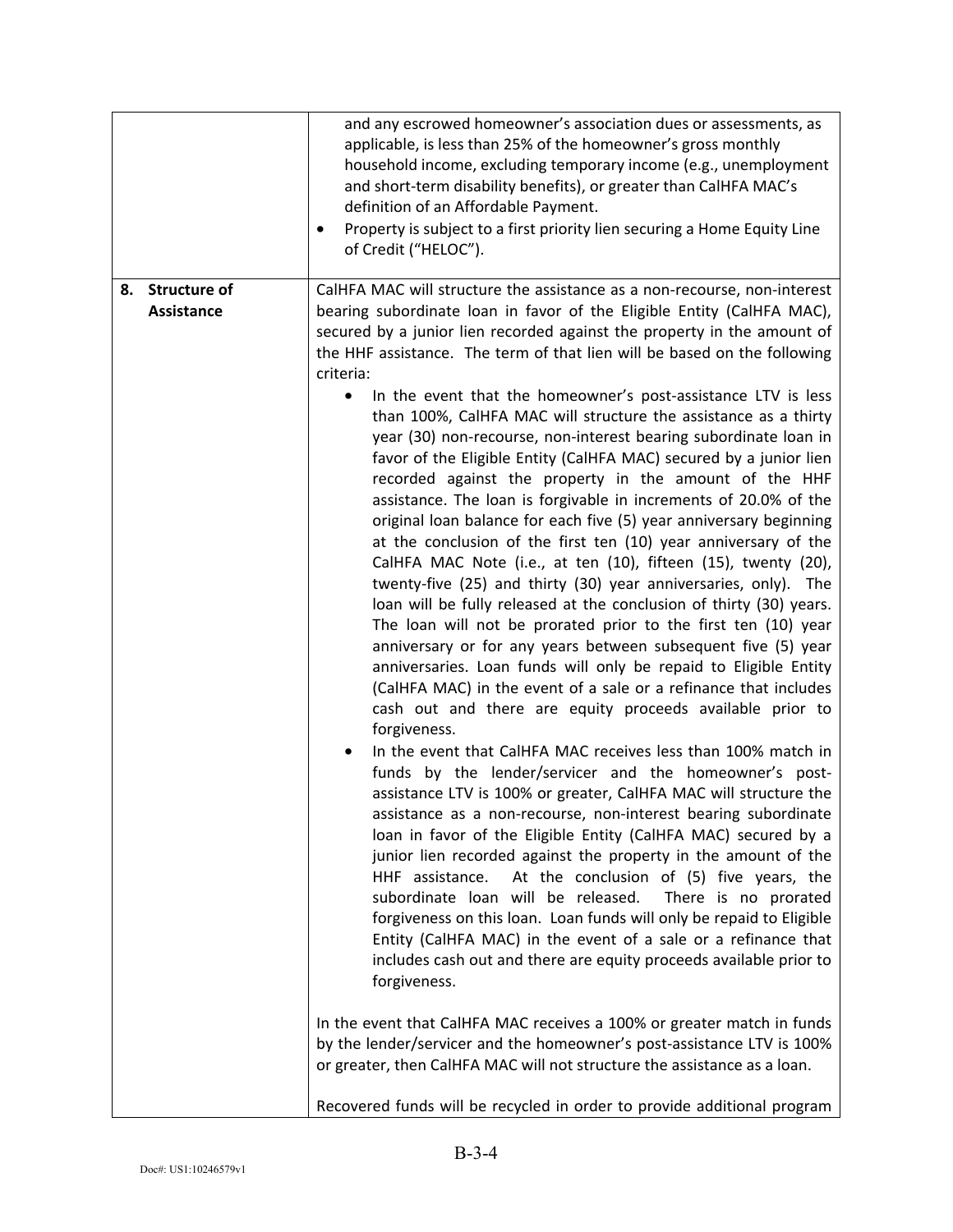|                                                                  | assistance until December 31, 2017, at which time any recovered or<br>unused funds will be returned to Treasury.                                                                                                                                                                                                                                                                                                                                                                                                                                                                                                                                           |
|------------------------------------------------------------------|------------------------------------------------------------------------------------------------------------------------------------------------------------------------------------------------------------------------------------------------------------------------------------------------------------------------------------------------------------------------------------------------------------------------------------------------------------------------------------------------------------------------------------------------------------------------------------------------------------------------------------------------------------|
| <b>Per Household</b><br>9.<br>Assistance                         | Up to \$100,000 per household (average funding has been \$78,000), less<br>program monies previously received under other HHF programs.                                                                                                                                                                                                                                                                                                                                                                                                                                                                                                                    |
| 10. Duration of<br><b>Assistance</b>                             | In most cases, assistance will be available to households on a one-time<br>only basis; provided, however, that CalHFA MAC reserves the right to<br>provide additional PRP benefits (not exceed the maximum program<br>assistance amount per household) to previous PRP recipients if the<br>homeowner has suffered a subsequent, qualifying hardship.                                                                                                                                                                                                                                                                                                      |
| 11. Estimated Number<br>of Participating<br><b>Households</b>    | Approximately 10,700. This figure is based on loans with unpaid principal<br>balances ranging from \$200,000 to \$400,000, with an average funding of<br>\$78,000.                                                                                                                                                                                                                                                                                                                                                                                                                                                                                         |
| 12. Program Inception /<br><b>Duration</b>                       | The statewide launch of PRP was February 7, 2011 and it will continue<br>until December 31, 2017 or until funding is fully reserved, whichever<br>occurs first.                                                                                                                                                                                                                                                                                                                                                                                                                                                                                            |
| 13. Program Interactions<br>with Other HFA<br><b>Programs</b>    | Other HFA program benefits may be available to the homeowner<br>provided the HHF program maximum benefit cap of \$100,000 has not<br>been exceeded, and program funds are available. The homeowner is<br>required to apply separately for each HFA program.                                                                                                                                                                                                                                                                                                                                                                                                |
| 14. Program Interactions<br>with HAMP                            | PRP may work in conjunction with a HAMP modification to help eligible<br>homeowners achieve desired income ratios, payment affordability and<br>establish an appropriate level of mortgage debt. PRP may be used to<br>reduce or eliminate an existing non-interest bearing forbearance balance<br>from a previous HAMP loan modification as described in the MHA<br>Handbook, Principal Curtailments Following Modification section. PRP<br>may also be combined or used in conjunction with the HAMP Principal<br>Reduction Alternative (PRA). PRP funds are not eligible in any<br>combination to qualify for HAMP PRA investor incentive compensation. |
| 15. Program Leverage<br>with Other Financial<br><b>Resources</b> | CalHFA MAC will require that the servicer waive all accrued and unpaid<br>late charges and NSF fees at the time the modification agreement is<br>completed. CalHFA MAC will require the servicer to waive any associated<br>recast or modification fee.                                                                                                                                                                                                                                                                                                                                                                                                    |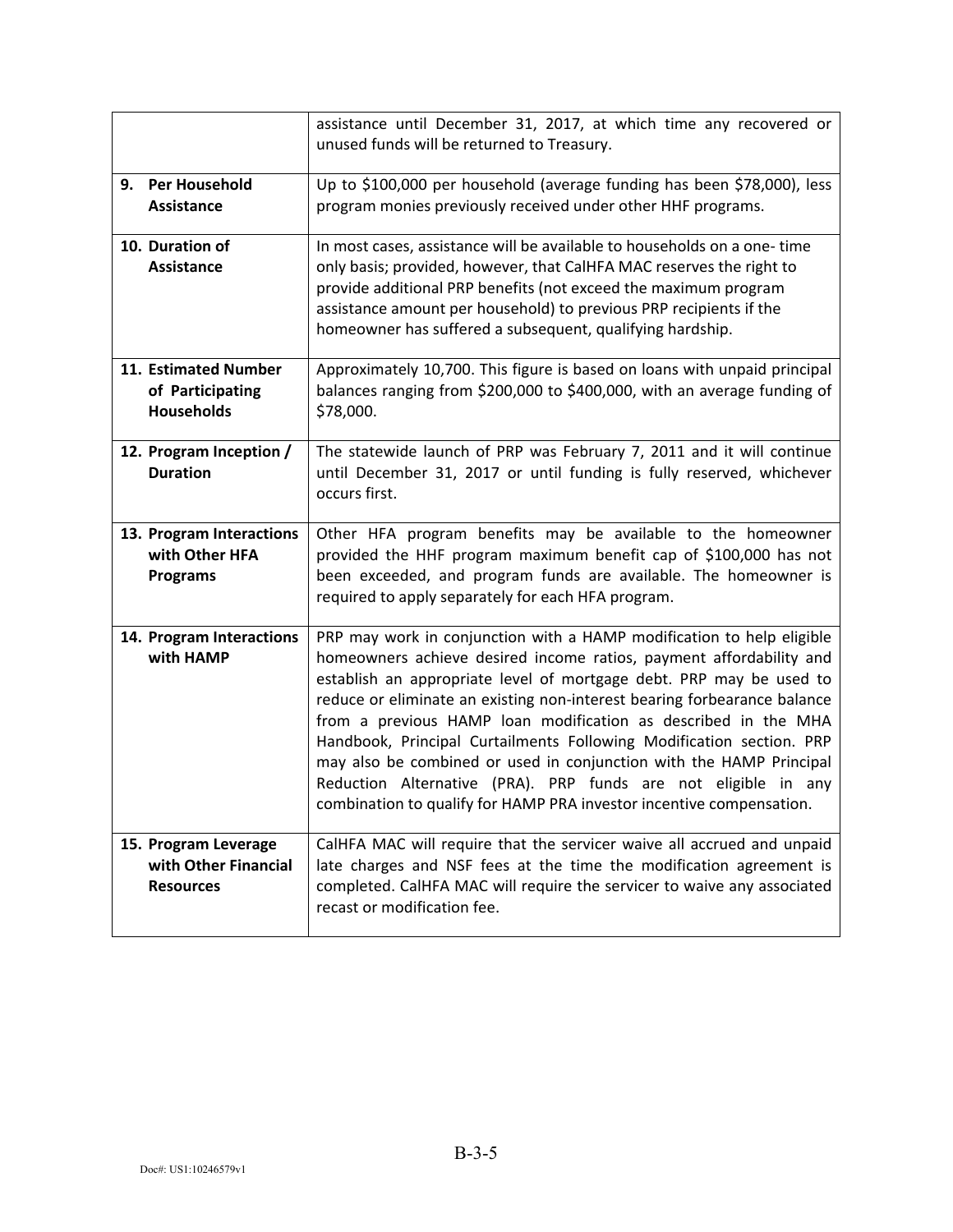# **California Housing Finance Agency Mortgage Assistance Corporation ("CalHFA MAC")**

#### **THE TRANSITION ASSISTANCE PROGRAM**

| 1. | <b>Program Overview</b>                                                | The Transition Assistance Program ("TAP") is one of CalHFA MAC's<br>federally-funded programs developed to provide eligible homeowners<br>with transition assistance when it is determined that they can no longer<br>afford their home.<br>TAP will be used in conjunction with short sale and deed-in-lieu programs<br>to help homeowners make a smooth transition to housing. Homeowners<br>will be required to occupy and maintain the property until the home is<br>sold or returned to the lender as negotiated.<br>Program funds will be available on a one-time only basis up to \$5,000 per<br>household and can be used or layered with other CalHFA MAC HHF |
|----|------------------------------------------------------------------------|------------------------------------------------------------------------------------------------------------------------------------------------------------------------------------------------------------------------------------------------------------------------------------------------------------------------------------------------------------------------------------------------------------------------------------------------------------------------------------------------------------------------------------------------------------------------------------------------------------------------------------------------------------------------|
|    |                                                                        | programs. Funds will be sent to the homeowner after the short sale or<br>deed-in-lieu of foreclosure closing. Funds are intended to help the<br>homeowner secure new housing (e.g., rent, moving expenses, and<br>security deposits) and will also be available for transition assistance<br>counseling services.                                                                                                                                                                                                                                                                                                                                                      |
| 2. | <b>Program Goals</b>                                                   | CalHFA MAC envisions that these monies would be used to complement<br>other federal or lender programs designed specifically to stabilize<br>communities by providing assistance to homeowners who have suffered a<br>financial hardship and as a result are no longer financially able to afford<br>their first-lien mortgage loan payments or their Property Expenses when<br>associated with a Federal Housing Administration ("FHA") Home Equity<br>Conversion Mortgages ("HECM") loan, only.                                                                                                                                                                      |
| 3. | Target Population /<br><b>Areas</b>                                    | TAP is designed to target low-to-moderate income homeowners and<br>address the needs of a homeowner's specific situation in lieu of targeting<br>certain regions or counties.                                                                                                                                                                                                                                                                                                                                                                                                                                                                                          |
| 4. | <b>Program Allocation</b><br>(Excluding<br>Administrative<br>Expenses) | \$7,500,000.00                                                                                                                                                                                                                                                                                                                                                                                                                                                                                                                                                                                                                                                         |
| 5. | Eligibility<br><b>Borrower</b><br>Criteria                             | Homeowner qualifies as low-to-moderate income based on per-<br>$\bullet$<br>household income thresholds set forth in the county in which the<br>homeowner resides. Income thresholds are as posted on the Keep<br>Your Home California website.<br>Homeowner must complete and sign a Hardship Affidavit / 3rd Party                                                                                                                                                                                                                                                                                                                                                   |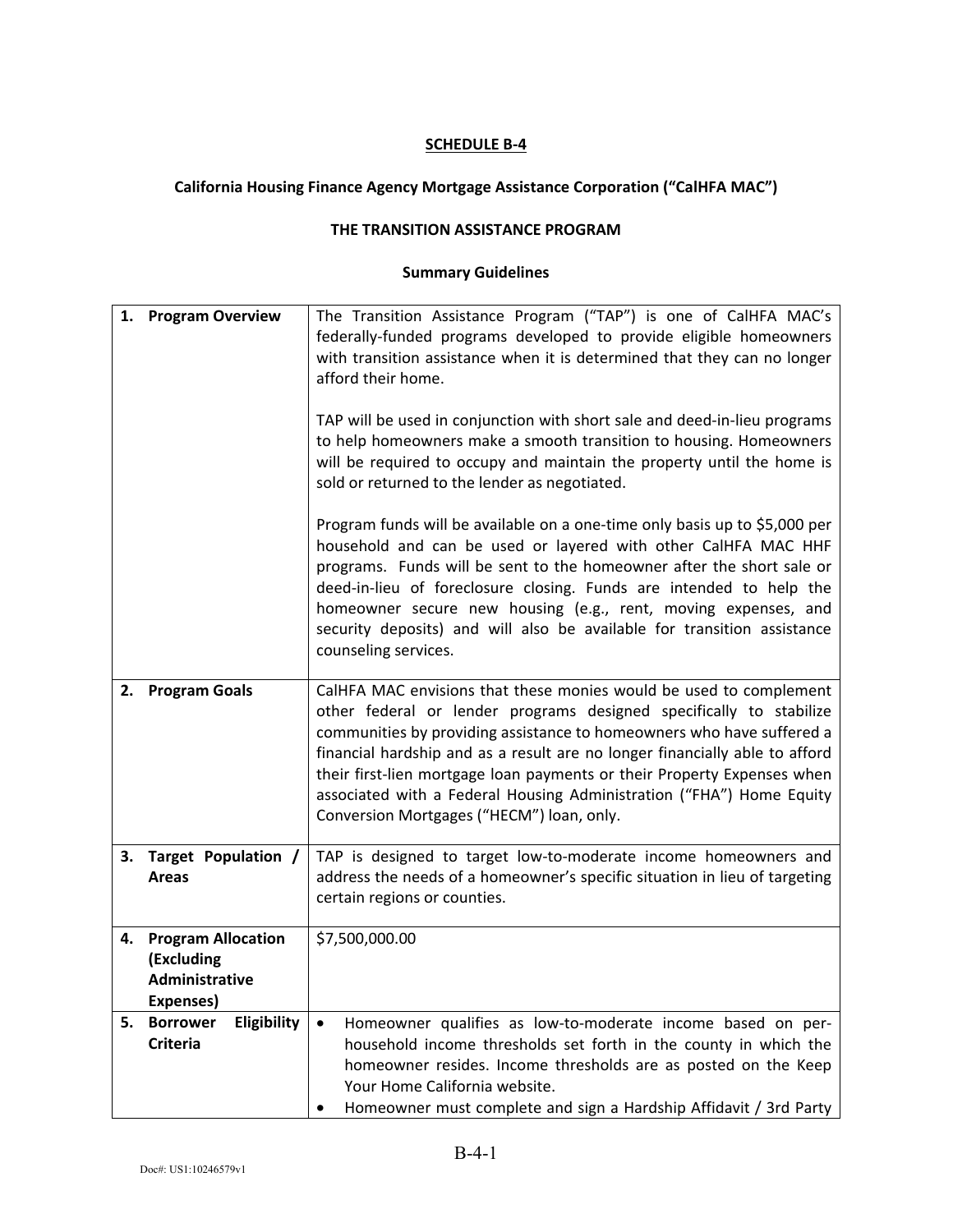|    |                                                       | Authorization to document the reason for the hardship.<br>Homeowners who have recently encountered a financial hardship<br>$\bullet$<br>due to their military service are eligible.<br>Homeowner must agree to provide all necessary documentation to<br>٠<br>satisfy program guidelines established by CalHFA MAC.<br>First-lien mortgage loan is delinquent or at risk of imminent default as<br>$\bullet$<br>substantiated by homeowner's hardship documentation. Loans in                                                                                                                                                                                                                                                                                                 |
|----|-------------------------------------------------------|-------------------------------------------------------------------------------------------------------------------------------------------------------------------------------------------------------------------------------------------------------------------------------------------------------------------------------------------------------------------------------------------------------------------------------------------------------------------------------------------------------------------------------------------------------------------------------------------------------------------------------------------------------------------------------------------------------------------------------------------------------------------------------|
|    |                                                       | foreclosure are eligible.<br>FHA HECM borrowers are eligible for consideration provided the<br>$\bullet$<br>Property Expenses are in default as substantiated by the homeowner<br>and servicer documentation and approved by CalHFA MAC.<br>General program eligibility is determined by CalHFA MAC based on<br>$\bullet$<br>information received from the homeowner.<br>Program-specific<br>eligibility is determined by CalHFA MAC on a first-come, first-<br>approved basis until program funds and funding reserves have been<br>exhausted. Loan servicer will implement the HHF program based on<br>participation agreement terms and conditions.                                                                                                                        |
| 6. | <b>Property / Loan</b><br><b>Eligibility Criteria</b> | Current, unpaid principal balance ("UPB") (includes the interest-<br>$\bullet$<br>bearing unpaid principal balance and any existing non-interest<br>bearing forbearance balance) of the first-lien mortgage loan is not<br>greater than \$729,750.<br>For FHA HECM loans, the mortgage balance may not be greater than<br>٠<br>\$625,500.<br>The property securing the mortgage loan must not be abandoned,<br>$\bullet$<br>vacant or condemned.<br>The applicant must own and occupy the single family, 1-4 unit home<br>٠<br>(an attached or detached house or a condominium unit) located in<br>California and it must be their primary residence. Mobile homes are<br>eligible if they are permanently affixed to the real property that is<br>secured by the first lien. |
|    | 7. Program Exclusions                                 | Homeowner is in "active" bankruptcy. Homeowners who have<br>$\bullet$<br>previously filed bankruptcy are eligible for consideration only with<br>proof of court order "Dismissal" or "Discharge".<br>Property is subject to a first priority lien securing a Home Equity Line<br>٠<br>of Credit ("HELOC").<br>Homeowner approved for HAFA on or after February 1, 2015.                                                                                                                                                                                                                                                                                                                                                                                                       |
| 8. | <b>Structure of</b><br><b>Assistance</b>              | TAP assistance will not be structured as a loan.<br>After December 31, 2017, any remaining or returned funds will be<br>returned to Treasury.                                                                                                                                                                                                                                                                                                                                                                                                                                                                                                                                                                                                                                 |
| 9. | Per Household<br><b>Assistance</b>                    | Up to \$5,000 per household (average funding of \$4,500).                                                                                                                                                                                                                                                                                                                                                                                                                                                                                                                                                                                                                                                                                                                     |
|    | 10. Duration of                                       | Available on a one-time only basis, per household.                                                                                                                                                                                                                                                                                                                                                                                                                                                                                                                                                                                                                                                                                                                            |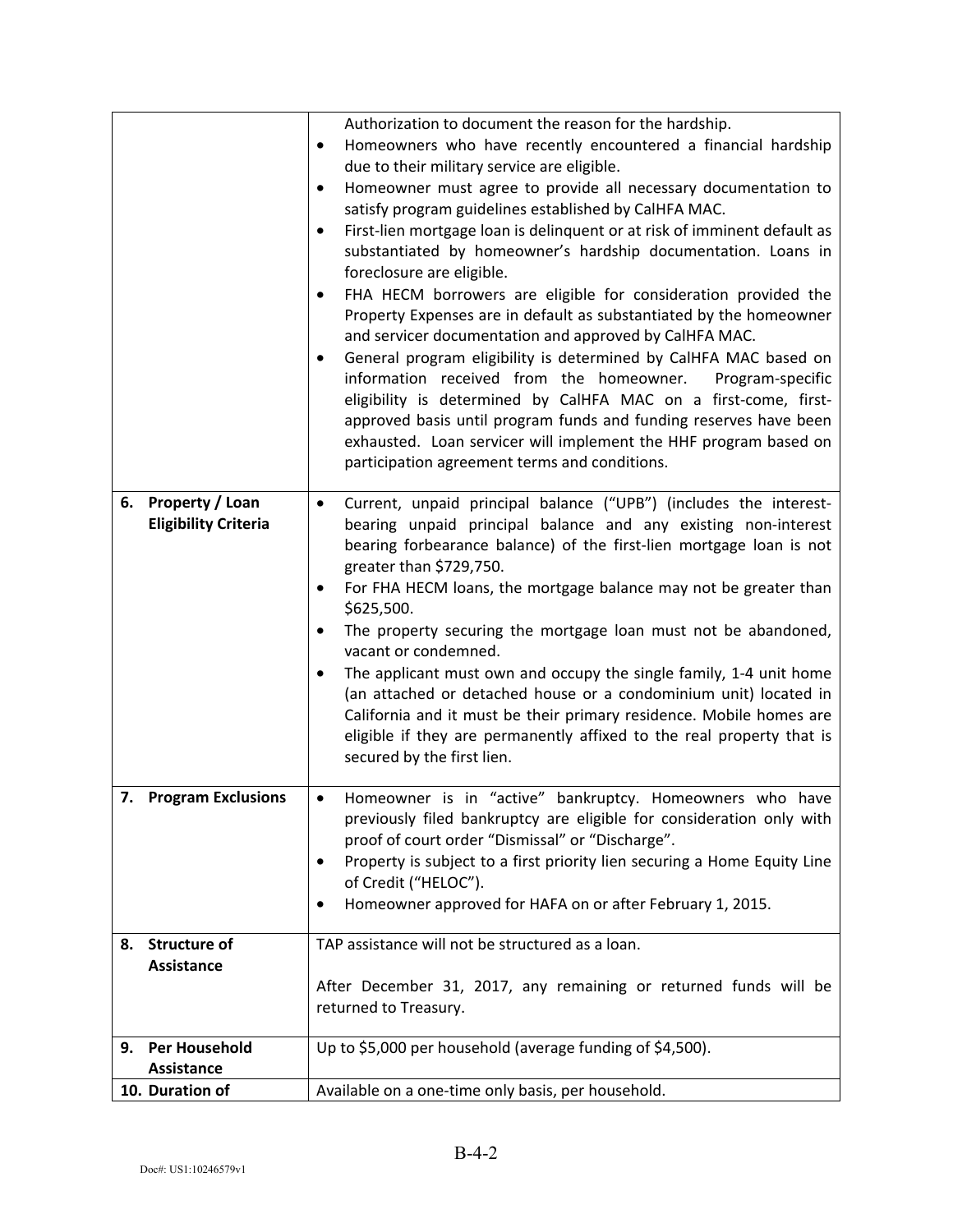| Assistance                                                       |                                                                                                                                                                                                                                                             |
|------------------------------------------------------------------|-------------------------------------------------------------------------------------------------------------------------------------------------------------------------------------------------------------------------------------------------------------|
| 11. Estimated Number<br>of Participating<br><b>Households</b>    | Approximately 1,700. This figure is based on loans with unpaid principal<br>balances ranging from \$200,000 to \$400,000 with an average funding of<br>\$4,500.                                                                                             |
| 12. Program Inception<br>/Duration                               | The statewide launch of TAP was February 7, 2011 and it will continue<br>until December 31, 2017 or until funding is fully reserved, whichever<br>comes first.                                                                                              |
| 13. Program Leverage<br>with Other HFA<br><b>Programs</b>        | Other HFA program benefits may be available to the homeowner<br>provided the HHF program maximum benefit cap of \$100,000 has not<br>been exceeded, and program funds are available. The homeowner is<br>required to apply separately for each HFA program. |
| 14. Program Interactions<br>with HAMP                            | None.                                                                                                                                                                                                                                                       |
| 15. Program Leverage<br>with Other Financial<br><b>Resources</b> | None.                                                                                                                                                                                                                                                       |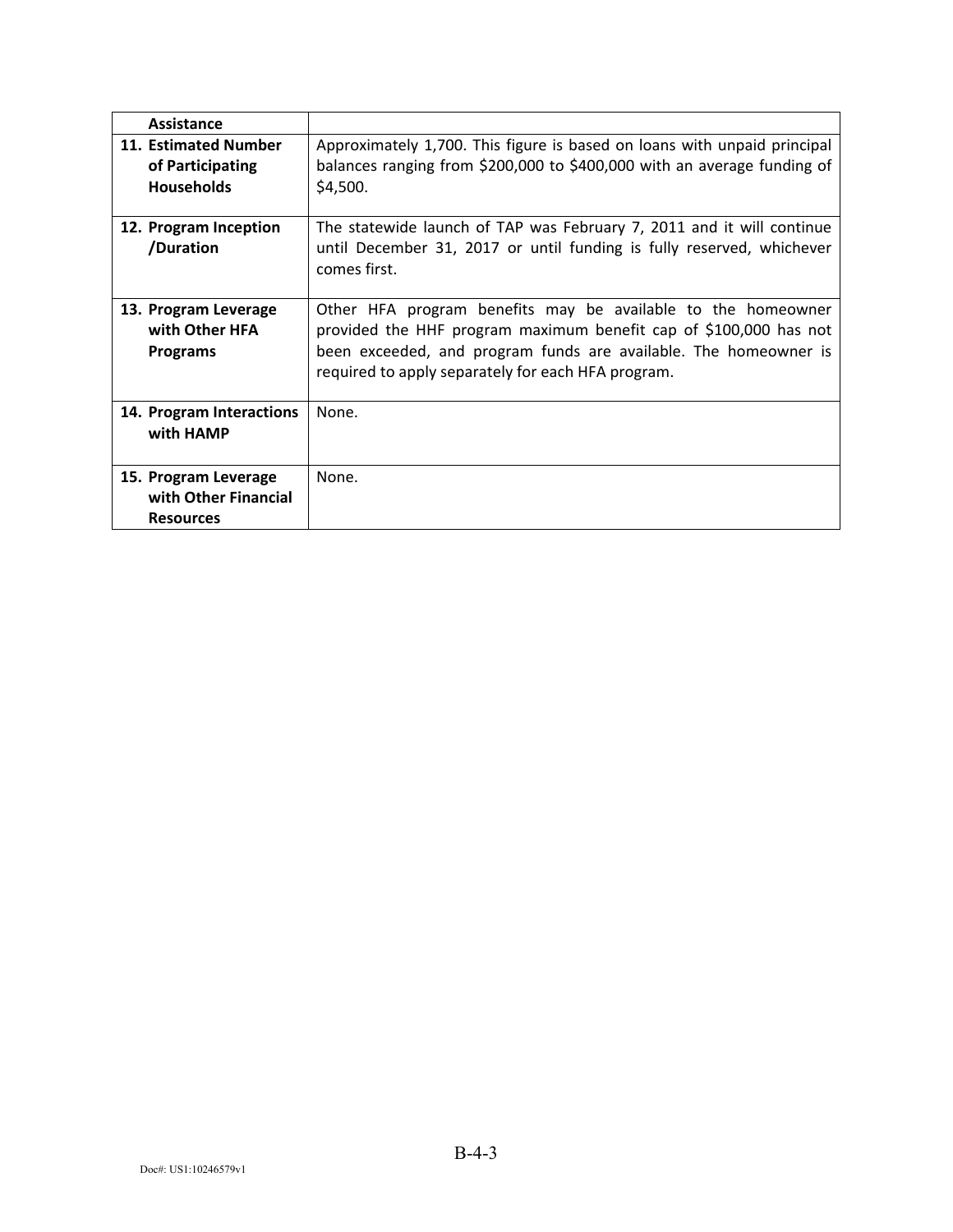#### **Schedule B-5**

# **California Housing Finance Agency Mortgage Assistance Corporation ("CalHFA MAC")**

#### **Community HousingWorks C2MPRP: Community 2nd Mortgage Principal Reduction Program**

| 1. Program<br><b>Overview</b> | The Community 2nd Mortgage Principal Reduction Program (Community<br>2nd Mortgage PRP, or C2MPRP) is offered through a CalHFA federally-<br>funded Hardest Hit Fund program through a contract between CalHFA<br>MAC and Community HousingWorks. Community HousingWorks will<br>administer this program.                                                                                                                                                                                                                                                                                                                                                                                                                                                                                                                                                                                                                                                                                                                                                                                                                                                                                                                                                                                                                                                                                                                                                                                                                                                                                                                                                                                                                                                                                                                                                                                                                                                                                                                                                                |
|-------------------------------|-------------------------------------------------------------------------------------------------------------------------------------------------------------------------------------------------------------------------------------------------------------------------------------------------------------------------------------------------------------------------------------------------------------------------------------------------------------------------------------------------------------------------------------------------------------------------------------------------------------------------------------------------------------------------------------------------------------------------------------------------------------------------------------------------------------------------------------------------------------------------------------------------------------------------------------------------------------------------------------------------------------------------------------------------------------------------------------------------------------------------------------------------------------------------------------------------------------------------------------------------------------------------------------------------------------------------------------------------------------------------------------------------------------------------------------------------------------------------------------------------------------------------------------------------------------------------------------------------------------------------------------------------------------------------------------------------------------------------------------------------------------------------------------------------------------------------------------------------------------------------------------------------------------------------------------------------------------------------------------------------------------------------------------------------------------------------|
|                               | C2MPRP will provide capital on 40/60 matching basis with participating<br>nonprofit, credit union and lenders, to reduce the outstanding principal<br>balances of subordinate second mortgages, as well as providing relief for a<br>subordinate lien on a short sale on a 40/60 matching basis for qualifying<br>properties with negative equity exceeding 107% CLTV. The lenders who<br>will participate in this program are nonprofit lenders, credit unions and<br>lenders with qualifying subordinate liens. These lenders provided<br>"amortizing seconds" home buyers throughout California. Participation in<br>this program is Statewide. C2MPRP will provide monies to reduce the<br>principal balance on a 40/60 matching basis for the purposes of<br>establishing an appropriate level of debt for eligible borrowers with<br>qualifying properties. For example, if the subordinate debt to be<br>extinguished is \$50,000, the C2MPRP program will provide up to 40% of<br>that amount or \$20,000 and the participating lender/investor would<br>forgive 60% or \$30,000. A reduction in principal through C2MPRP can<br>achieve desired income ratios and affordability for a borrower on the<br>existing mortgage loans or can be used in conjunction with a loan<br>modification. Lenders holding subordinate liens in the State of California<br>may find that their clients' only option to avoid foreclosure is a short sale.<br>The C2MPRP program can provide subordinate lien holders a 40/60<br>matching incentive for the subordinate lien holder to facilitate a short<br>sale in order to avoid foreclosure. The principal reduction will be 40% of<br>the principal balance and the lender will accept the 60% reduction. For<br>example if the total principal balance is \$50,000, the C2MPRP program can<br>provide \$20,000 to subordinate lien holders if they will accept the principal<br>reduction of \$30,000 in order to accept the short sale. The total amount<br>of principal that can be paid out on all liens is \$50,000. |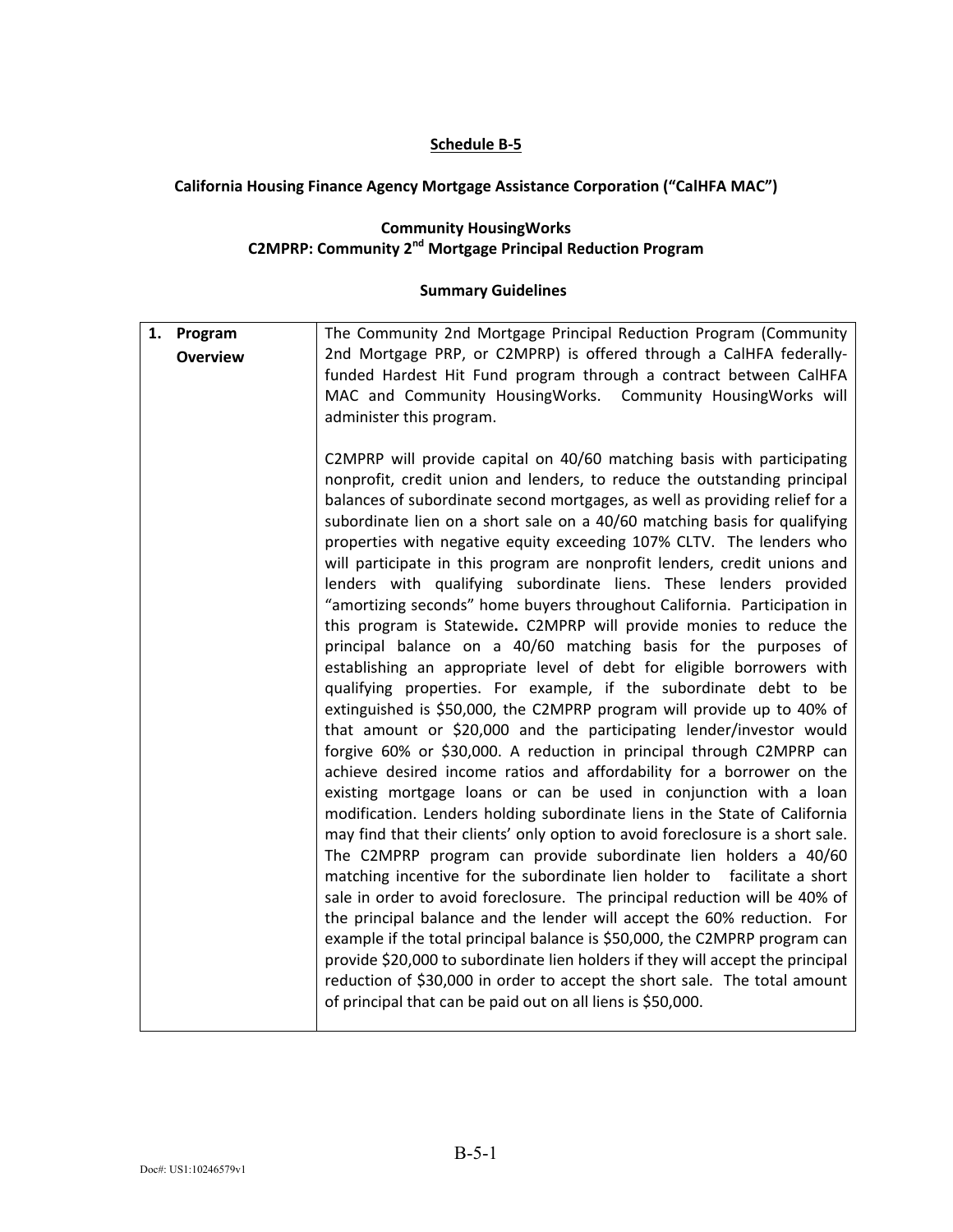| 3. | 2. Program Goals<br><b>Target Population</b>                         | The goal of this program is to reduce foreclosures by reducing principal<br>balances, on qualified amortizing subordinate debt, to those market levels<br>needed to prevent avoidable foreclosures and promote sustainable<br>homeownership.<br>There are situations where a short sale is the only solution to avoiding<br>foreclosure; by providing matching funds this will incent the subordinate<br>lien holders, who in many cases are only able to recover a \$1,000 or less in<br>a short sale, to accept the transaction and allow the sale to go through.<br>This program will be offered on a statewide basis.                                                                                                                                                                                                                                                                                                                                                                                                                                                                                                                                                                                                                                                                                                                                                                                                                                      |
|----|----------------------------------------------------------------------|----------------------------------------------------------------------------------------------------------------------------------------------------------------------------------------------------------------------------------------------------------------------------------------------------------------------------------------------------------------------------------------------------------------------------------------------------------------------------------------------------------------------------------------------------------------------------------------------------------------------------------------------------------------------------------------------------------------------------------------------------------------------------------------------------------------------------------------------------------------------------------------------------------------------------------------------------------------------------------------------------------------------------------------------------------------------------------------------------------------------------------------------------------------------------------------------------------------------------------------------------------------------------------------------------------------------------------------------------------------------------------------------------------------------------------------------------------------|
|    | / Areas                                                              |                                                                                                                                                                                                                                                                                                                                                                                                                                                                                                                                                                                                                                                                                                                                                                                                                                                                                                                                                                                                                                                                                                                                                                                                                                                                                                                                                                                                                                                                |
| 4. | Program<br><b>Allocation</b><br><b>(Excluding Admin</b><br>Expenses) | \$589,210.41.                                                                                                                                                                                                                                                                                                                                                                                                                                                                                                                                                                                                                                                                                                                                                                                                                                                                                                                                                                                                                                                                                                                                                                                                                                                                                                                                                                                                                                                  |
| 5. | <b>Borrower</b><br><b>Eligibility Criteria</b>                       | Borrower earns 120% AMI or less, as defined by the county they reside<br>$\bullet$<br>in.<br>Borrower must complete and sign a Hardship Affidavit and document<br>٠<br>the reason for the hardship.<br>Hardship is defined as economic hardship, which occurs when a<br>٠<br>household is unable to pay reasonable basic living expenses. The<br>determination of a reasonable amount for basic living expenses will be<br>made by the Underwriter and will vary according to the unique<br>circumstances of every individual household.<br>Borrower has adequate income to sustain modified mortgage<br>٠<br>payments defined as a housing debt-to-income ratio of no more than<br>38% (first lien only), excluding temporary income such as<br>unemployment or temporary disability payments.<br>In the case of a short sale request, homeowner must be able to verify<br>that they have a hardship that does not permit them to make their<br>monthly mortgage payments or they meet the GSE standard short sale<br>requirements.<br>Borrower has completed level 2 counseling with a HUD-approved<br>agency. Payment for counseling services will not be paid out of<br>Hardest Hit funds<br>Borrower is able to satisfy program guidelines.<br>٠<br>The first or second subordinate mortgage loan is delinquent or the<br>servicer receives documentation from the borrower that substantiates<br>an imminent default that meets hardship qualifications. |
| 6. | Property/Loan<br><b>Eligibility Criteria</b>                         | The property is encumbered by a first lien conventional loan<br>٠<br>Property must be single family residential 1-4 units, condominium, or<br>cooperative.<br>The total mortgage indebtedness cannot exceed the GSE conforming<br>limit of \$729,750.                                                                                                                                                                                                                                                                                                                                                                                                                                                                                                                                                                                                                                                                                                                                                                                                                                                                                                                                                                                                                                                                                                                                                                                                          |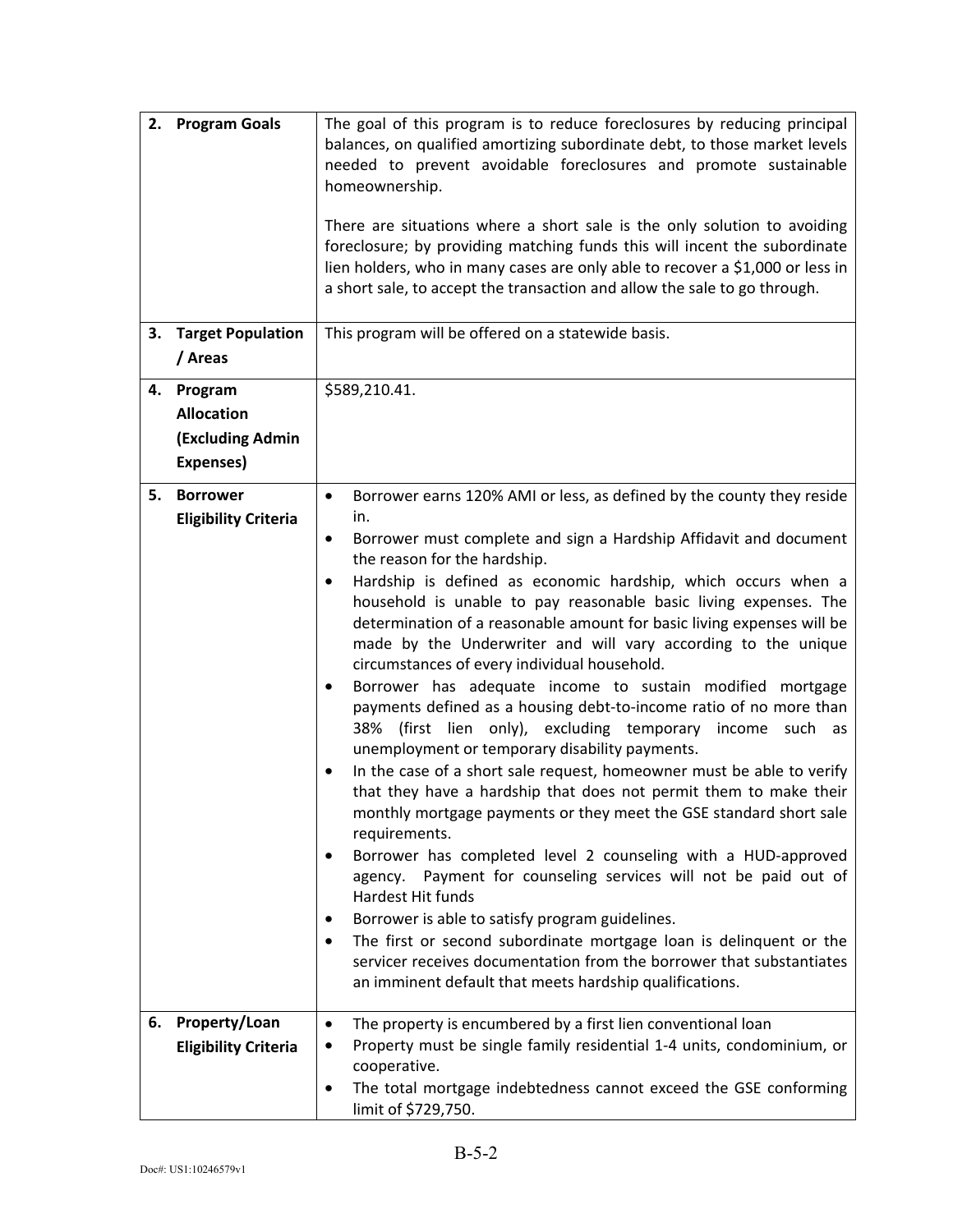|    |                                                                                | The property securing the mortgage loan must not be abandoned,<br>٠<br>vacant, condemned or in a serious state of disrepair.<br>The subject property is the borrower's principal residence and the<br>$\bullet$<br>property is located in California.<br>HELOCs with required monthly payments (amortized or interest only)<br>$\bullet$<br>may be considered. Documentation that these loans have been closed<br>and reconveyed if C2MPRP assistance is provided will be required.                                                 |
|----|--------------------------------------------------------------------------------|-------------------------------------------------------------------------------------------------------------------------------------------------------------------------------------------------------------------------------------------------------------------------------------------------------------------------------------------------------------------------------------------------------------------------------------------------------------------------------------------------------------------------------------|
| 7. | Program<br><b>Exclusions</b>                                                   | Borrower's property is subject to a foreclosure trustee sale (does not<br>$\bullet$<br>apply to short sale requests).<br>Hardship caused by voluntary resignation of employment.<br>٠<br>Second mortgages eligible for 2MP or 2LP.<br>٠<br>Borrower fails to satisfy underwriting guidelines.<br>٠<br>Homeowner in an "active" bankruptcy is ineligible for assistance<br>consideration. Homeowners who have previously filed bankruptcy are<br>eligible for consideration with proof of court order "Dismissal" or<br>"Discharge". |
|    | 8. Structure of<br><b>Assistance</b>                                           | The assistance will not be structured as a loan since there will always be at<br>least a 40/60 match from the lender.                                                                                                                                                                                                                                                                                                                                                                                                               |
| 9. | <b>Per Household</b>                                                           | The lower of 2 limiting guidelines:                                                                                                                                                                                                                                                                                                                                                                                                                                                                                                 |
|    | <b>Assistance</b>                                                              | Maximum of \$50,000; or amount which, with the match, lowers CLTV to<br>107%.<br>It is expected that the average assistance will be approximately \$25,000.                                                                                                                                                                                                                                                                                                                                                                         |
|    | 10. Duration of<br><b>Assistance</b>                                           | The assistance will be a onetime payment.                                                                                                                                                                                                                                                                                                                                                                                                                                                                                           |
|    | 11. Estimated<br><b>Number of</b><br><b>Participating</b><br><b>Households</b> | Approximately 370                                                                                                                                                                                                                                                                                                                                                                                                                                                                                                                   |
|    | 12. Program<br>Inception/<br><b>Duration</b>                                   | C2MPRP was launched September 2011 and was terminated on January<br>15, 2015.                                                                                                                                                                                                                                                                                                                                                                                                                                                       |
|    | 13. Program<br><b>Interactions with</b><br><b>Other HFA</b><br><b>Programs</b> | C2MPRP cannot be utilized with other Keep Your Home California<br>programs except for the Unemployment Mortgage Assistance program.<br>Recipients of the C2MPRP program shall be notified in writing that their<br>participation in that program will disqualify them from participating in any<br>other Keep Your Home California program except the Unemployment<br>Mortgage Assistance Program.                                                                                                                                  |
|    | 14. Program<br><b>Interactions with</b>                                        | C2MPRP complements and leverages HAMP 1st mortgage modifications<br>since reduction or elimination of the 2 <sup>nd</sup> liens will enable many borrowers                                                                                                                                                                                                                                                                                                                                                                          |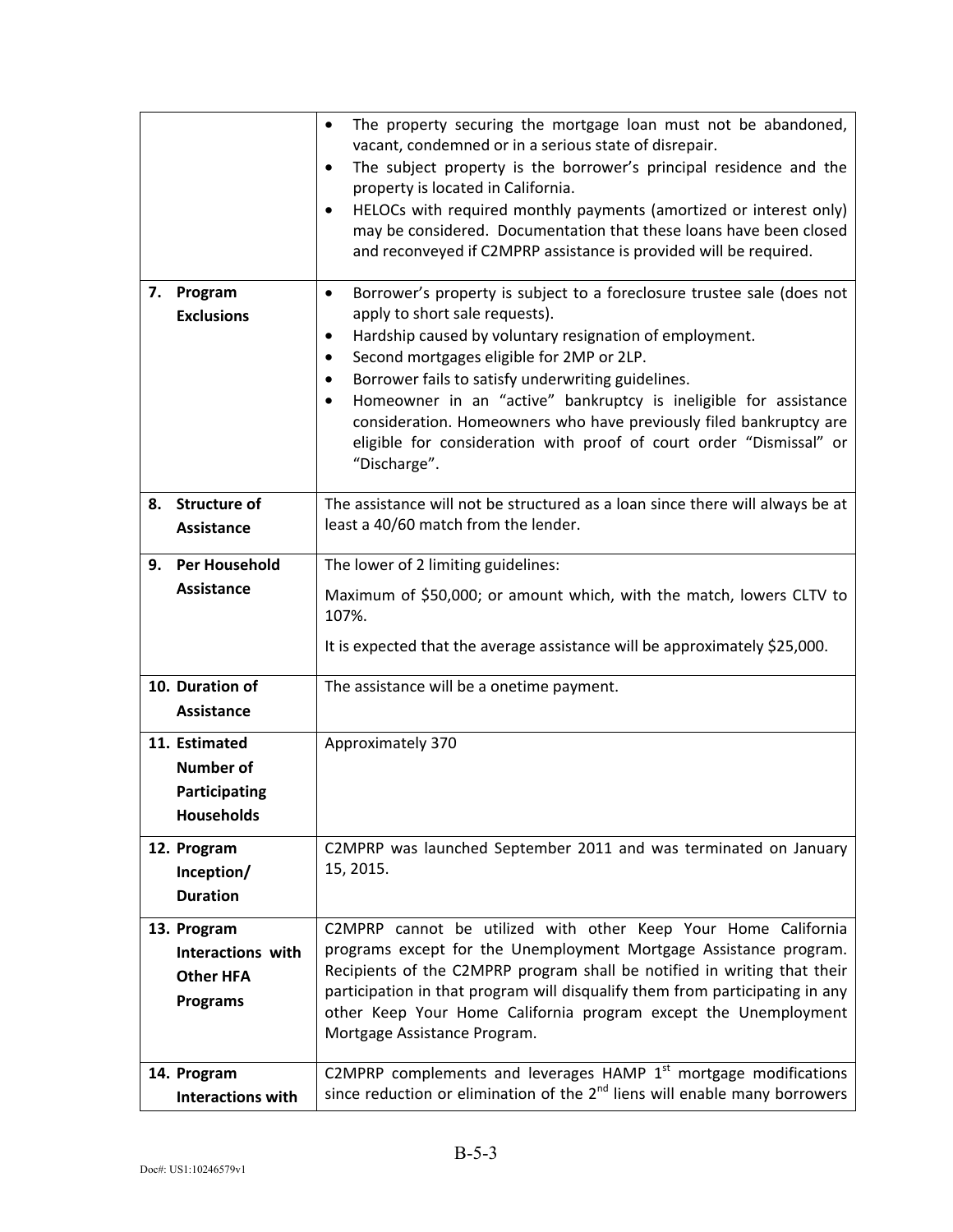| <b>HAMP</b>          | to qualify for a HAMP modification.                                                                                                                             |
|----------------------|-----------------------------------------------------------------------------------------------------------------------------------------------------------------|
| 15. Program Leverage | Participating lenders will be required to write down 60% of the overall                                                                                         |
| with Other           | principal reduction (in the case of a short sale, lender will forgive debt up                                                                                   |
| <b>Financial</b>     | to 60%) calculated and approved by C2MPRP Underwriting, and C2MPRP                                                                                              |
| <b>Resources</b>     | shall pay the lender the remaining 40% as a subsidy. The lender will<br>provide modification of the Note to reflect 100% of the overall principal<br>reduction. |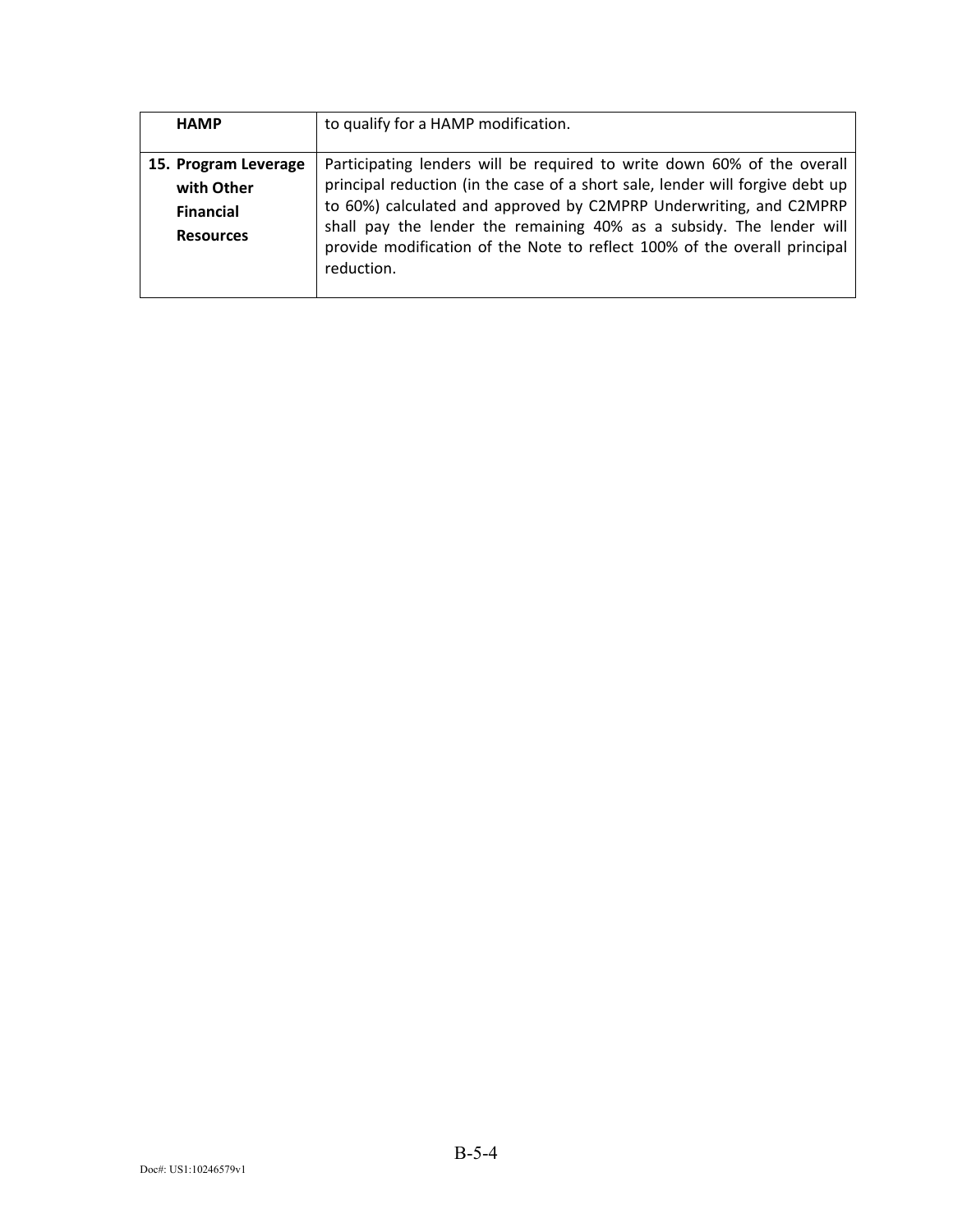**California Housing Finance Agency Mortgage Assistance Corporation ("CalHFA MAC")** 

**Los Angeles Housing Department ("LAHD") Principal Reduction Program** 

**Summary Guidelines** 

**Program was unfunded as of February 27, 2014.**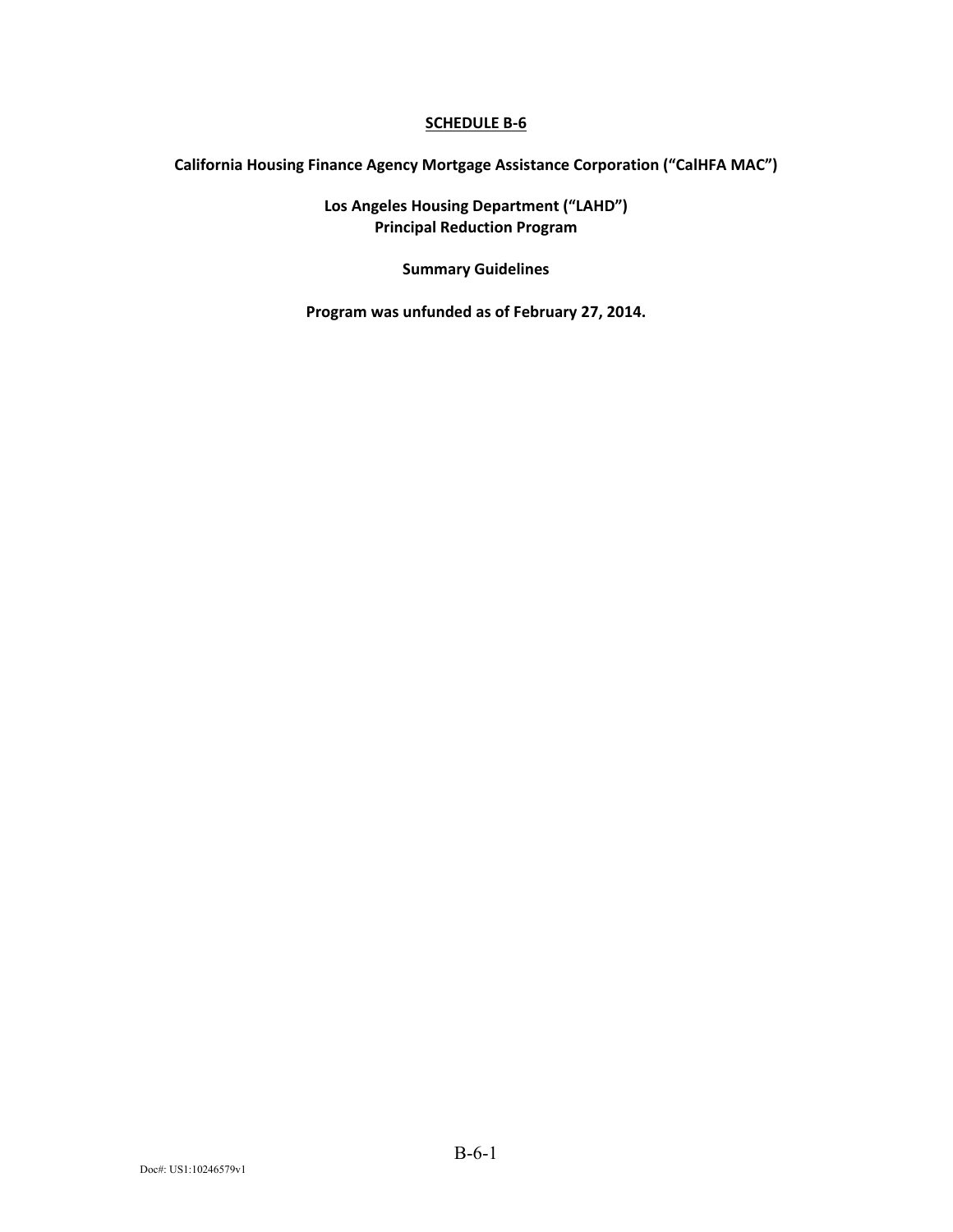**California Housing Finance Agency Mortgage Assistance Corporation ("CalHFA MAC")** 

**NeighborWorks® Sacramento Short Sale Gateway Program** 

**Program was unfunded as of September 20, 2013.**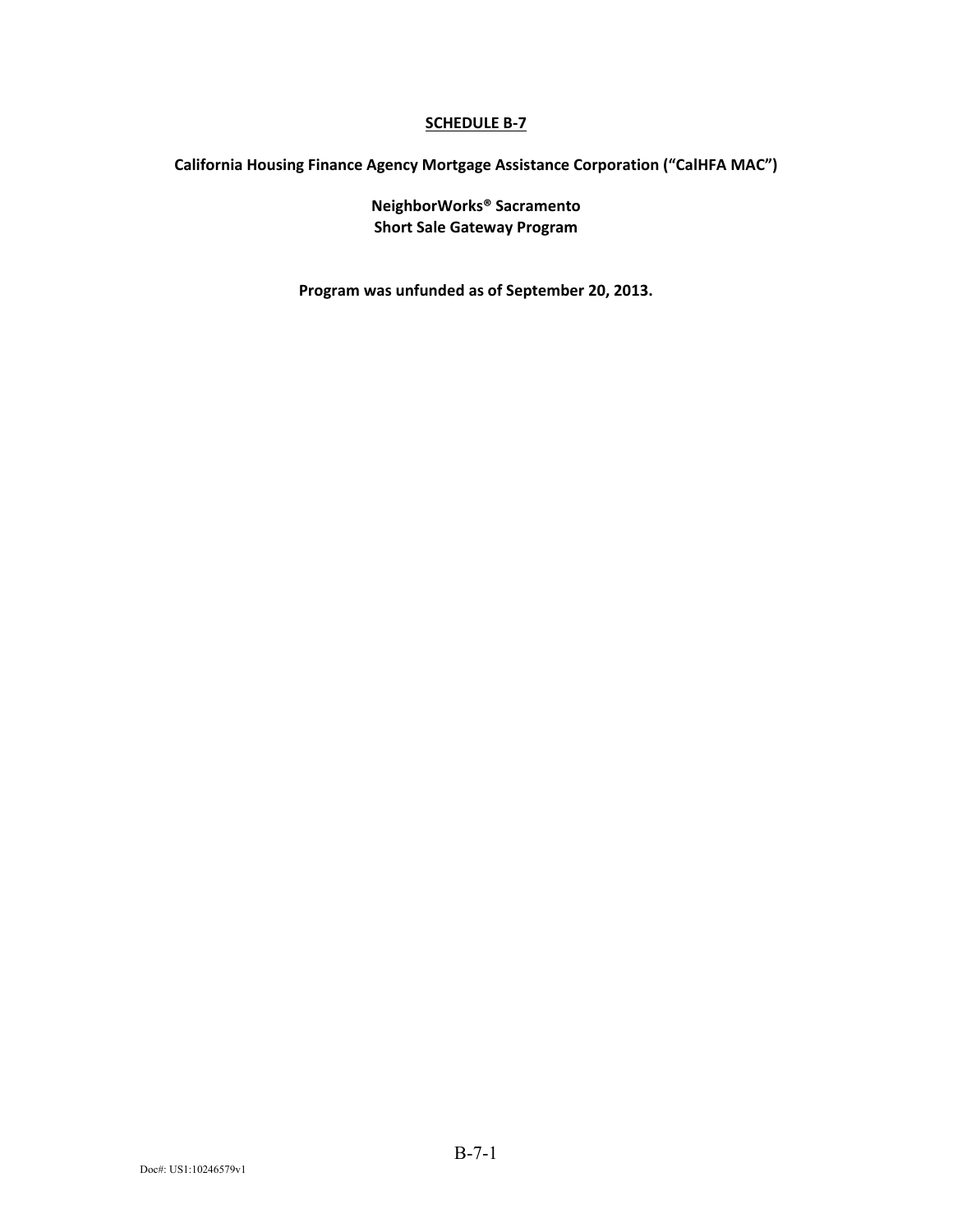#### **California Housing Finance Agency Mortgage Assistance Corporation ("CalHFA MAC")**

#### **Reverse Mortgage Assistance Pilot Program**

| 1. Program Overview                                                       | The Reverse Mortgage Assistance Pilot Program ("RevMAP") is one of<br>CalHFA MAC's federally-funded programs developed to provide<br>assistance to senior homeowners who are in danger of losing their<br>home to foreclosure due to their inability to pay the required property<br>expenses associated with their Federal Housing Administration ("FHA")<br>Home Equity Conversion Mortgage ("HECM") loan.                                                                                                                                                                                                                                                     |
|---------------------------------------------------------------------------|------------------------------------------------------------------------------------------------------------------------------------------------------------------------------------------------------------------------------------------------------------------------------------------------------------------------------------------------------------------------------------------------------------------------------------------------------------------------------------------------------------------------------------------------------------------------------------------------------------------------------------------------------------------|
|                                                                           | CalHFA MAC will use HHF funds to provide an up-front, forgivable loan<br>to eligible homeowners to be used to (i) reinstate past due amounts<br>(property taxes, homeowner's insurance, homeowner's association<br>dues or assessments, and other CalHFA MAC-approved property-related<br>expenses, collectively referred to as "Property Expenses") that were<br>paid on their behalf by their mortgage loan servicer for the payment of<br>Property Expenses, and (ii) provide an advance of Property Expenses for<br>up to an additional twelve (12) months to enable the homeowner to<br>recover from their hardship.                                        |
| 2. Program Goals                                                          | The goal of RevMAP is to prevent avoidable foreclosures by helping<br>senior homeowners remain in their homes by helping them pay their<br>required Property Expenses associated with their FHA HECM.                                                                                                                                                                                                                                                                                                                                                                                                                                                            |
| 3. Target<br><b>Population/Areas</b>                                      | RevMAP is designed to target low-to-moderate income senior<br>homeowners with HECM's who have suffered an involuntary financial<br>hardship that has resulted in their inability to pay the required Property<br>Expenses associated with their loan.                                                                                                                                                                                                                                                                                                                                                                                                            |
| 4. Program<br><b>Allocation (Excluding</b><br>Administrative<br>Expenses) | \$25,000,000.00                                                                                                                                                                                                                                                                                                                                                                                                                                                                                                                                                                                                                                                  |
| 5. Borrower<br><b>Eligibility Criteria</b>                                | Homeowner qualifies as low-to-moderate income based on per-<br>$\bullet$<br>household income thresholds set forth in the county in which the<br>homeowner resides. Income thresholds are as posted on the Keep<br>Your Home California website.<br>Homeowner must complete and sign a Hardship Affidavit/3rd Party<br>٠<br>Authorization to document the reason for the hardship.<br>Homeowners who have recently encountered a financial hardship<br>٠<br>as described in the program guidelines must show a reasonable<br>likelihood of recovering from the hardship sufficient to sustain the<br>Property Expenses on a go-forward basis, as described in the |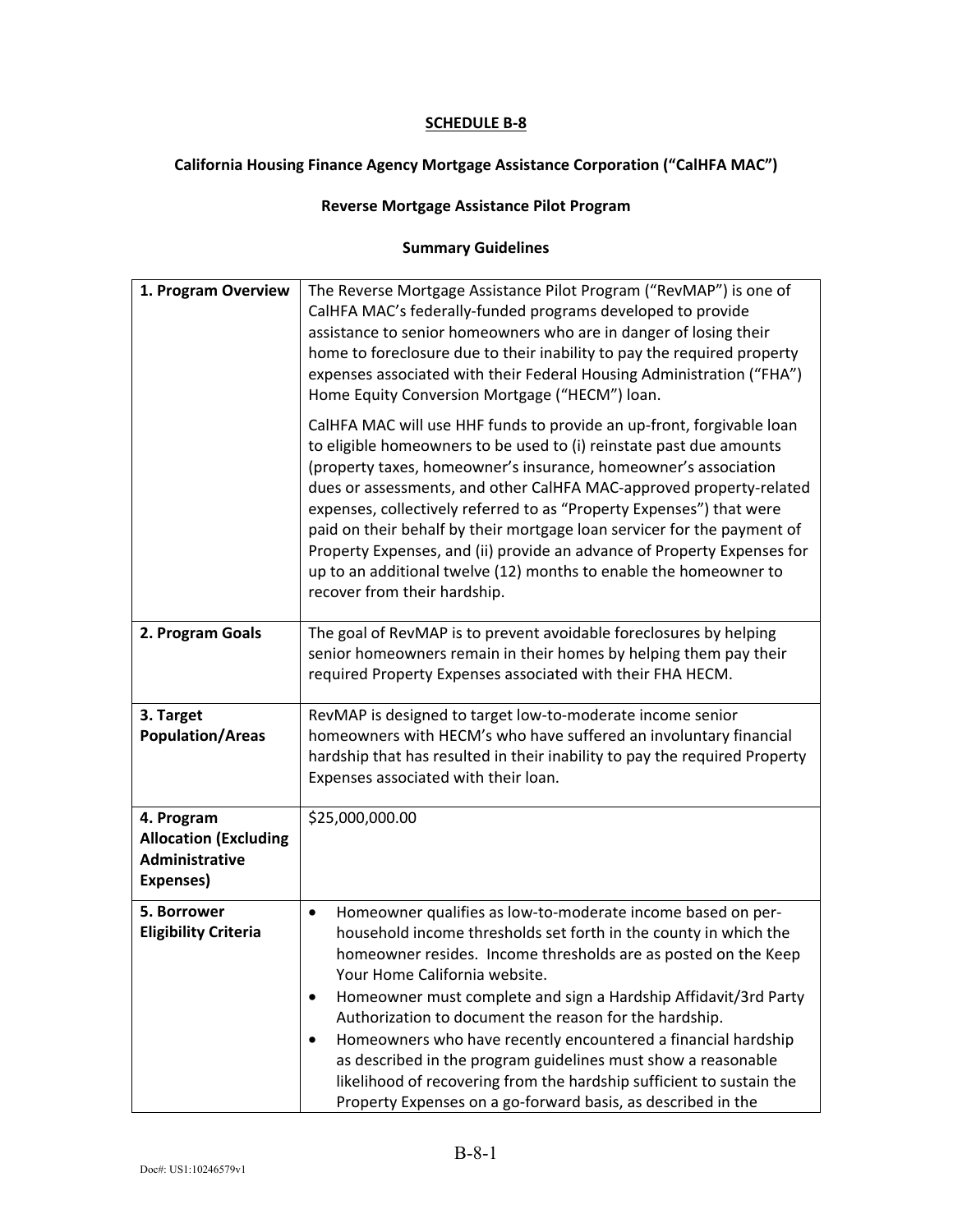|                                                 | program guidelines.<br>Homeowner agrees to provide all necessary documentation to<br>٠<br>satisfy program guidelines within the timeframes established by<br>CalHFA MAC.<br>Reverse mortgage Property Expenses are delinquent as<br>substantiated by homeowner's hardship documentation. The<br>delinquent Property Expenses, including the total amount required<br>to advance such expenses for one 12-month period, will be verified<br>with the servicer.<br>General program eligibility is determined by CalHFA MAC based on<br>$\bullet$<br>information received from the HUD-approved HECM foreclosure<br>prevention counseling agency, homeowner and servicer. Program-                                                                                                            |
|-------------------------------------------------|--------------------------------------------------------------------------------------------------------------------------------------------------------------------------------------------------------------------------------------------------------------------------------------------------------------------------------------------------------------------------------------------------------------------------------------------------------------------------------------------------------------------------------------------------------------------------------------------------------------------------------------------------------------------------------------------------------------------------------------------------------------------------------------------|
|                                                 | specific eligibility is determined by CalHFA MAC on a first-come,<br>first-approved basis until program funds and funding reserves have<br>been exhausted. Loan servicer will implement the HHF program<br>based on participation agreement terms and conditions.                                                                                                                                                                                                                                                                                                                                                                                                                                                                                                                          |
| 6. Property/Loan<br><b>Eligibility Criteria</b> | Property must be the homeowner's principal residence, located in<br>$\bullet$<br>California.<br>Property securing the loan must not be abandoned, vacant or<br>٠<br>condemned.<br>The property must be currently subject to an FHA HECM reverse<br>$\bullet$<br>mortgage. Mobile homes are eligible if they are permanently affixed<br>to the real property that is secured by the first lien.<br>Homeowner's reverse mortgage must be serviced by a HUD-<br>٠<br>approved HECM servicer or a regulated financial institution.<br>Current, mortgage balance of the HECM reverse mortgage is not<br>$\bullet$<br>greater than \$625,500.                                                                                                                                                    |
| 7. Program<br><b>Exclusions</b>                 | Homeowner has a subordinate lien that is in foreclosure.<br>$\bullet$<br>Homeowner is in an active bankruptcy. Homeowners who have<br>٠<br>previously filed bankruptcy are eligible for consideration only with<br>proof of "Dismissal" or "Discharge".                                                                                                                                                                                                                                                                                                                                                                                                                                                                                                                                    |
| 8. Structure of<br><b>Assistance</b>            | CalHFA MAC will structure the assistance as a non-recourse, non-<br>interest bearing subordinate loan in favor of the Eligible Entity (CalHFA<br>MAC) secured by a junior lien recorded against the property in the<br>amount of the assistance.<br>At the conclusion of (2) two years, the subordinate loan will be released.<br>Loan funds will only be repaid to Eligible Entity (CalHFA MAC) in the<br>event of a sale or a refinance that includes cash out and there are equity<br>proceeds available prior to forgiveness. Recovered funds will be<br>recycled in order to provide additional program assistance until<br>December 31, 2017, at which time any recovered funds will be returned<br>to Treasury.<br>After December 31, 2017, any remaining or returned funds will be |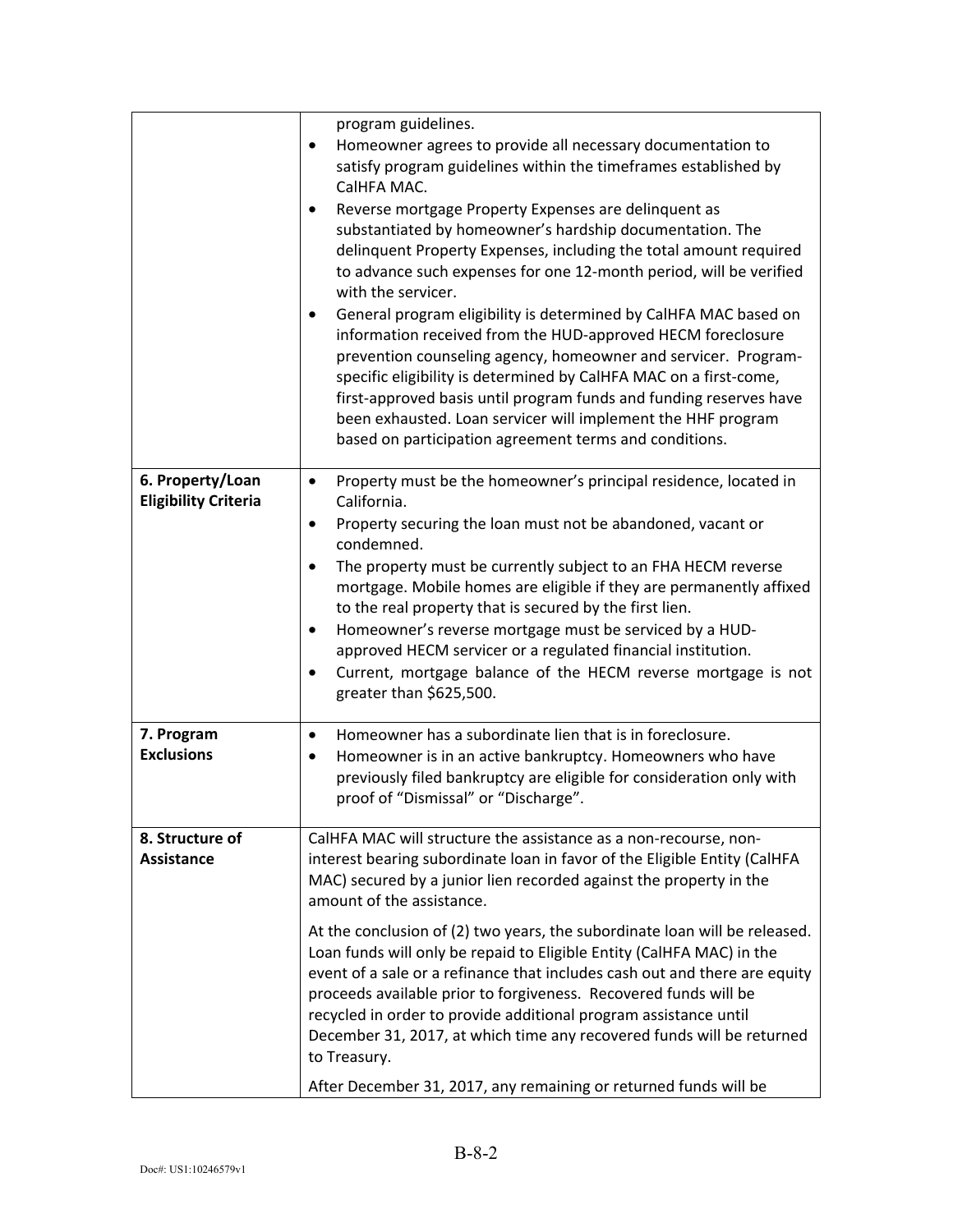|                                                                                        | returned to Treasury.                                                                                                                                                                                                                                                                                                                                                                                                                                                                                                                                                                  |
|----------------------------------------------------------------------------------------|----------------------------------------------------------------------------------------------------------------------------------------------------------------------------------------------------------------------------------------------------------------------------------------------------------------------------------------------------------------------------------------------------------------------------------------------------------------------------------------------------------------------------------------------------------------------------------------|
| 9. Per Household<br><b>Assistance</b>                                                  | Up to \$25,000 per household in total (average funding of \$12,000) to (i)<br>repay the delinguent amounts advanced on the borrower's behalf by<br>their mortgage loan servicer for the payment of Property Expenses and<br>(ii) pay estimated Property Expenses for up to twelve (12) months in<br>advance. In all cases, subject to the HHF program household maximum<br>benefit cap of \$100,000 with respect to monies previously received<br>under other HHF programs, if any.                                                                                                    |
| 10. Duration of<br><b>Assistance</b>                                                   | Available on a one-time only basis, per household.                                                                                                                                                                                                                                                                                                                                                                                                                                                                                                                                     |
| 11. Estimated<br><b>Number of</b><br>Participating<br><b>Households</b>                | Approximately 2,100. This figure is based on an average funding of<br>\$12,000.                                                                                                                                                                                                                                                                                                                                                                                                                                                                                                        |
| 12. Program<br><b>Inception/Duration</b>                                               | The statewide launch of RevMAP will launch no later than October 2014<br>and it will continue until December 31, 2017 or until funding is fully<br>reserved.                                                                                                                                                                                                                                                                                                                                                                                                                           |
| 13. Program<br><b>Interactions with</b><br>Other Programs (e.g.<br>other HFA programs) | Homeowners who are found ineligible for the RevMAP are eligible for<br>consideration for TAP benefit assistance.                                                                                                                                                                                                                                                                                                                                                                                                                                                                       |
| 14. Program<br><b>Interactions with</b><br><b>HAMP</b>                                 | None.                                                                                                                                                                                                                                                                                                                                                                                                                                                                                                                                                                                  |
| 15. Program<br>Leverage with Other<br><b>Financial Resources</b>                       | CalHFA MAC is partnering with the Fannie Mae, the National Council on<br>Aging, loan servicers and HUD-approved HECM foreclosure prevention<br>counseling agencies to coordinate reinstatement of the homeowner's<br>loan. Specifically, senior homeowners will be screened for eligibility for<br>other forms of assistance that free up income that can be used to pay<br>future Property Expenses. This "benefits check-up" will show whether<br>there is a reasonable likelihood that the senior homeowners will be able<br>to afford their Property Expenses on an ongoing basis. |